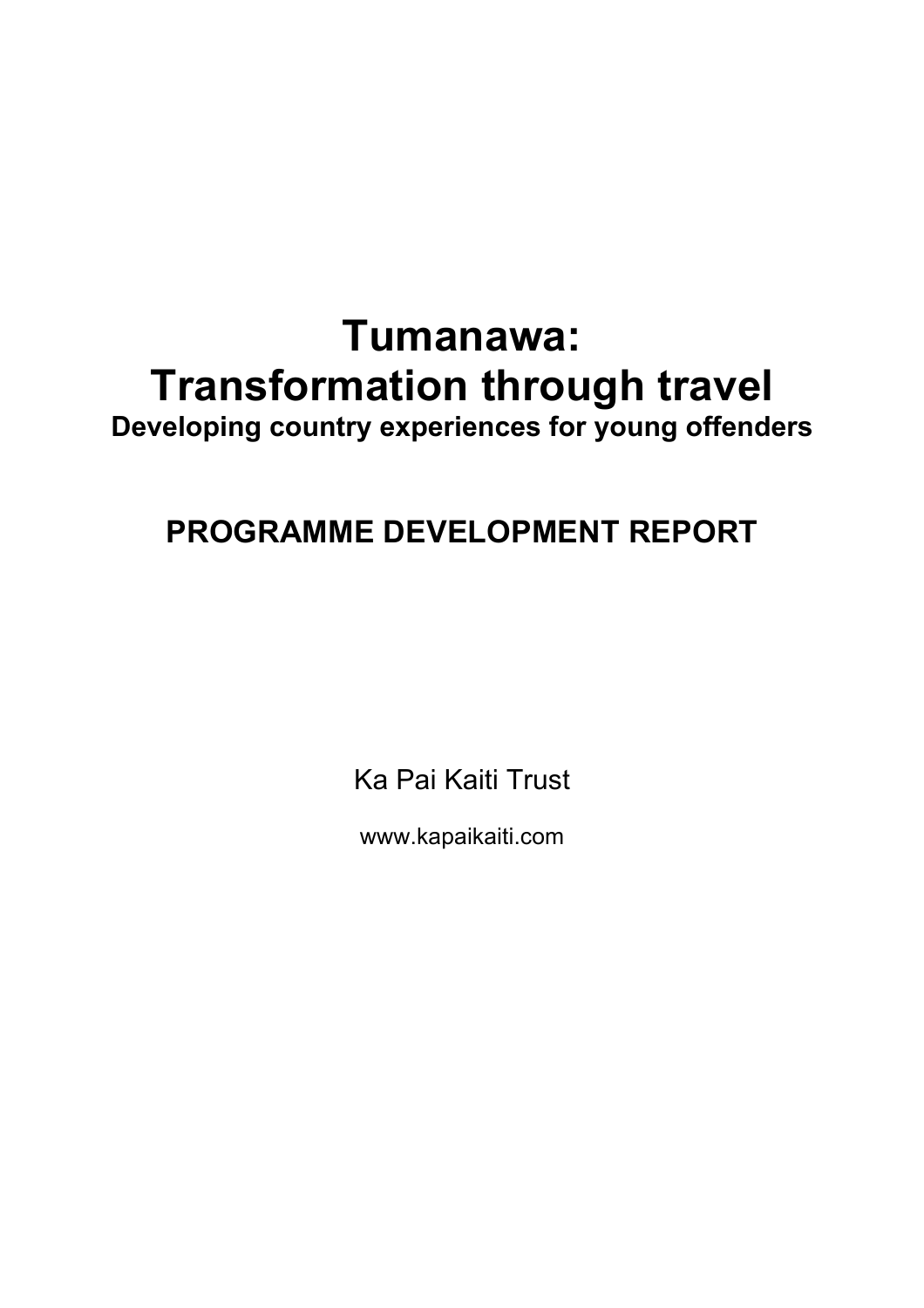# **Contents**

| <b>Section</b>                                         | Page number |
|--------------------------------------------------------|-------------|
| 1. Executive summary                                   |             |
| 2. Methodology                                         | 5           |
| 3. Context                                             | 6           |
| 4. The case for an overseas 'transformative' programme | 10          |
| 5. Existing 'transformative' programmes                | 12          |
| 6. Components of an effective experience               | 19          |
| 7. Risk assessment and mitigation                      | 21          |
| 8. Evaluation guidelines                               | 23          |
| 9. Conclusions and recommendations                     | 25          |
| Appendix                                               | 26          |

DISCLAIMER: The report was made possible through funding from the Ministry of Social Development. The views expressed in this report do not necessarily reflect the position or views of Ka Pai Kaiti Trust nor the Ministry of Social Development. The main author of the report was Tom Sharman with support from Manu Caddie (Director, AHI International Ltd.) and Joshua Wharehinga (Chairperson, Ka Pai Kaiti Trust).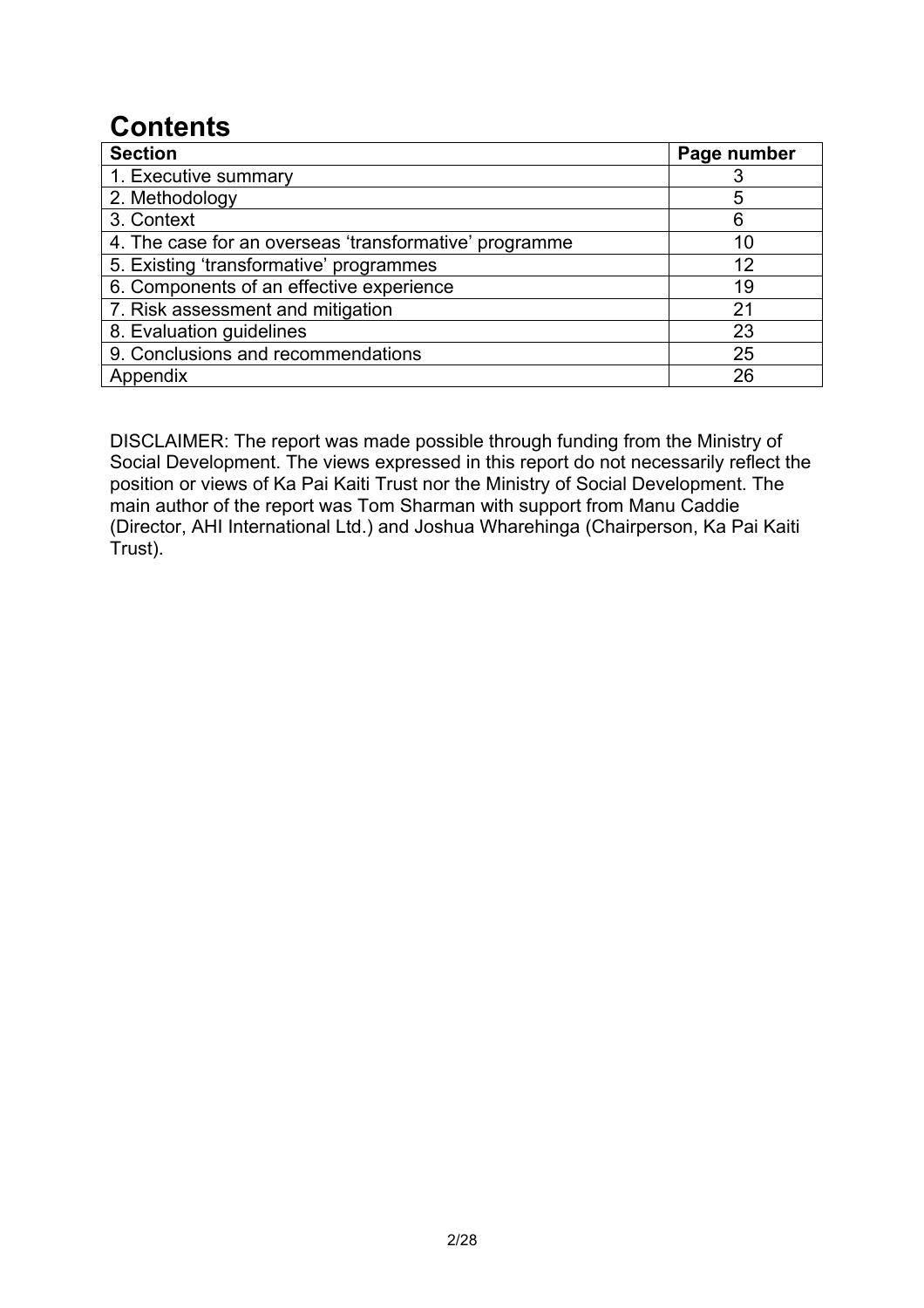# **1. Executive summary**

Travel can be transformative for anyone, at any age and at any stage in their life. Getting a taste of another country, a different culture, with a different way of looking at the world can be a hugely rewarding experience. For some people, a trip will change everything; when they return home life will never be the same again.

But this report is not about the merits of travel in general or about a trip to any particular country. On the contrary, it is concerned with a very specific area: exploring overseas travel opportunities for young offenders, or those at risk of offending, that are likely to have a positive impact on their lives and personal development. The aim is to provide useful background and practical information to aid the Ka Pai Kaiti Trust as it looks to develop a pilot programme in Gisborne.

For its conclusions and recommendations this report draws on an analysis of documents and other outputs and a limited number of interviews with people working with young offenders in Gisborne and organisations currently providing 'transformative' experiences in developing countries.

Young offending is clearly a problem in Gisborne, consists largely of 'dishonesty' offences and occurs at a rate which exceeds the Aotearoa/New Zealand national average. The overwhelming majority of offences are perpetrated by young men who self-identify as Maori.

The reasons for youth offending in Gisborne are complex, multilayered and comprise a range of factors including long-term structural patterns of social and economic change and their impact on family/whanau life and more immediate factors, such as a lack of educational, employment and positive social opportunities for young people.

There are a range of services aimed at reducing youth offending and aiding personal development in Gisborne but there is a lack of hard data to clearly demonstrate which approaches are most effective. However, there is a consensus amongst those interviewed for this report, backed up by other recent research, that holistic programmes that engage both young people and their families are more successful than ones that do not.

There are a large number of existing programmes for young people that involve a transformative experience in a developing country. Rather than attempt to research them all, this report provides a snapshot of provision with a special emphasis on programmes likely to be relevant to young offenders.

Overseas experiences are grouped into three broad types: employment opportunities, structured challenges and unstructured interactions with one or more brief case studies providing an example programme for each. Overseas employment opportunities are seen as inappropriate for young offenders, due to their lack of useful skills for developing country communities, but both structured challenges and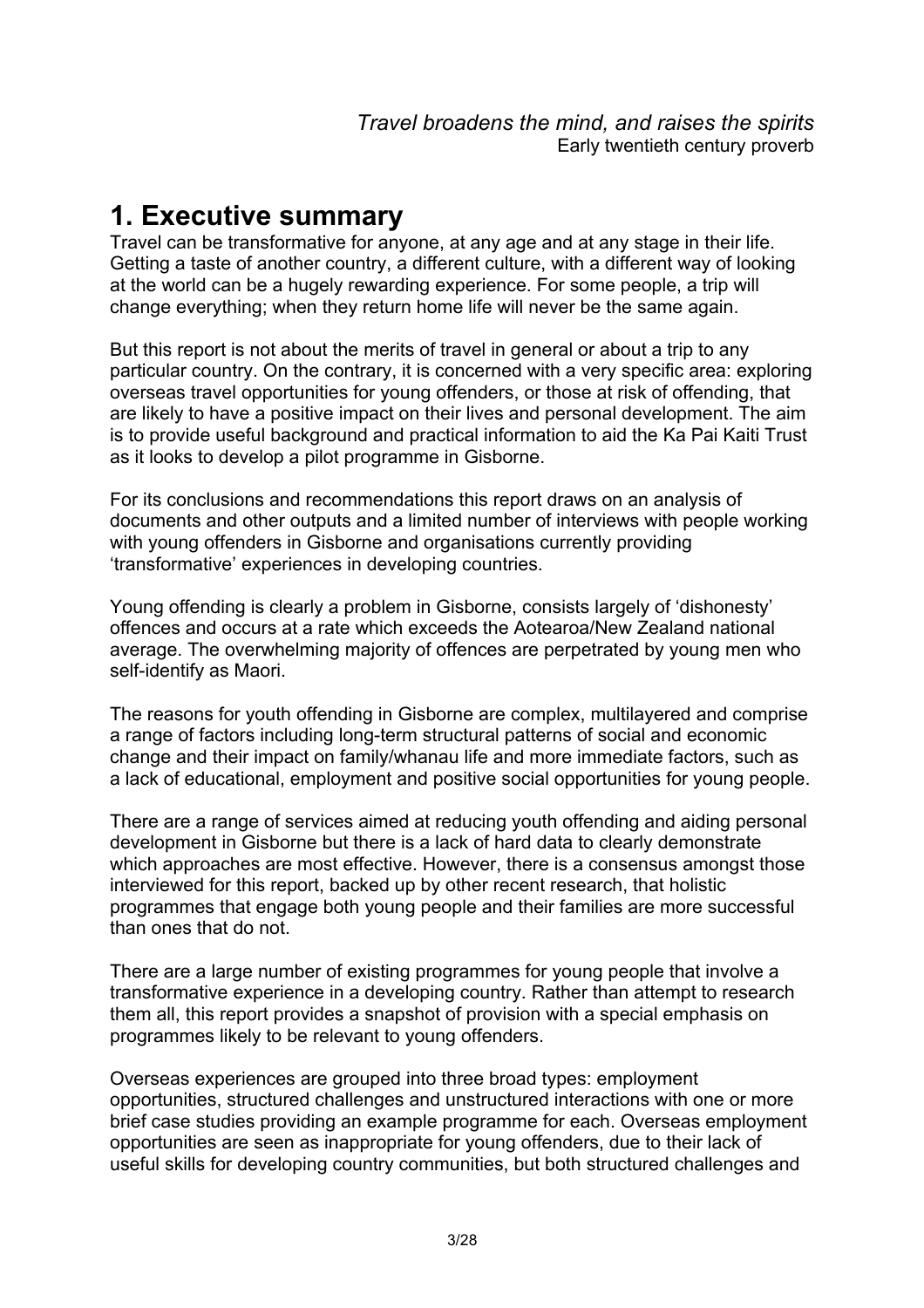unstructured interactions are credible 'transformative' experiences that could work for them.

For reasons of cost efficiency and utilising experience and capacity built up over many years, existing providers should be used as far as possible. Creating a new programme from scratch should be seen as a last resort.

All effective overseas experience share a number of common components that can be broadly grouped into three categories: before, during, and after the overseas experience. An example framework (see page 19) for the Transformation Through Travel programme outlines these.

Any experience set in a developing country poses challenges different to those for activities taking place at home. There are additional risks in working with young offenders and special consideration needs to be given to their particular needs. A risk assessment table (see page 21) sets out these individual risks and mitigation strategies in detail.

A good evaluation of any pilot is essential to demonstrate its effectiveness and potential to be scaled up. An evaluation of the Transformation Through Travel pilot programme should aim to gather data from different time periods and compare data from programme participants with data drawn from a control group.

This report concludes with eight major recommendations for taking forward the Transformation Through Travel programme.

#### **Note on terms used**

The term **'young offenders'** is used as shorthand for all young people below the age of 17 who have committed a criminal offence and who have been identified as 'young offenders' by professionals working in the youth sector, regardless of whether they have been formally prosecuted and convicted.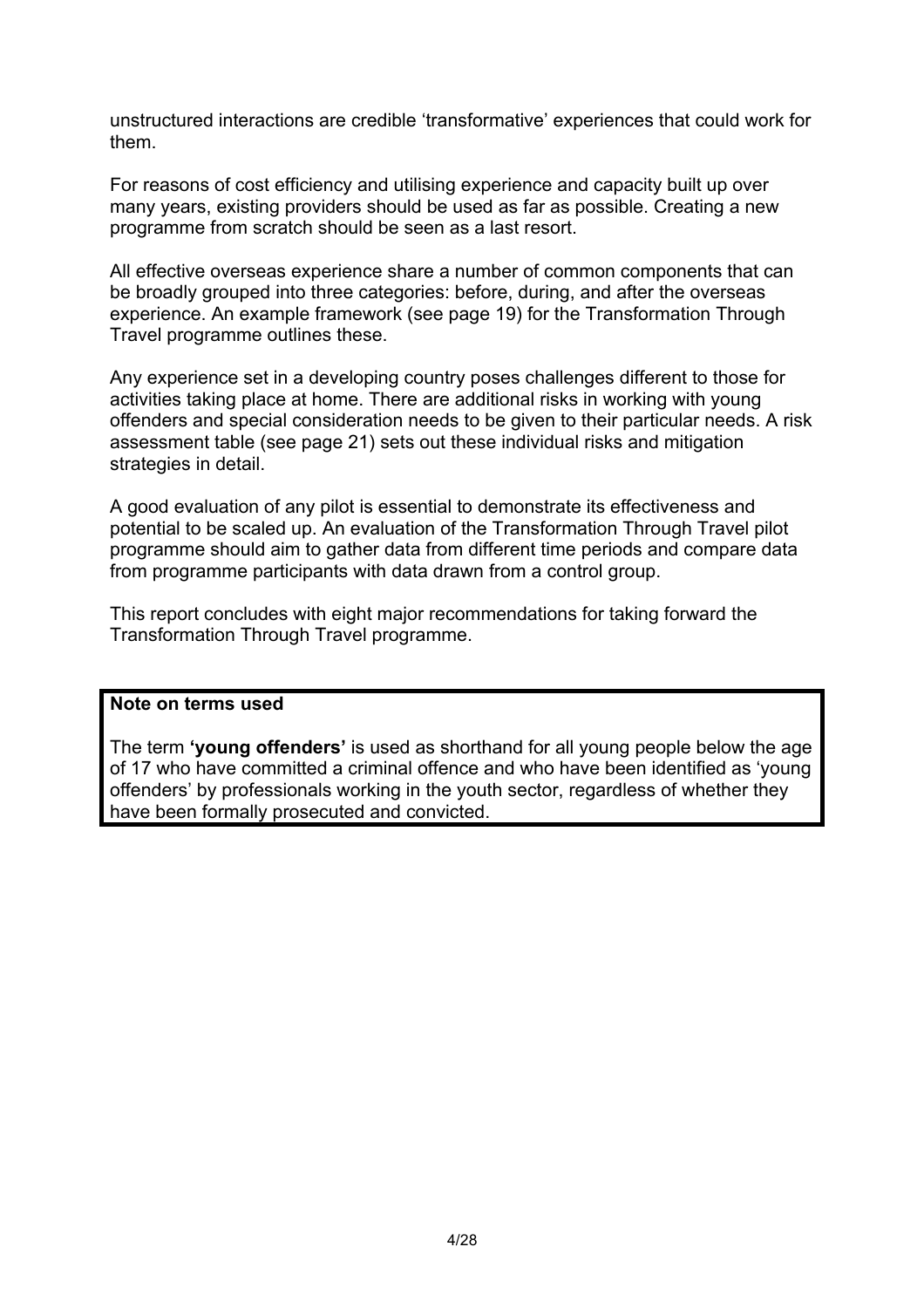# **2. Methodology**

This scoping report draws on three main sources: analysis of documents and other outputs, including websites<sup>1</sup>, three semi-structured interviews with people involved in working with young offenders in the Gisborne area, one semi-structured interview with someone with experience of young offenders outside the Gisborne area, and three semi-structured interviews with representatives of organisations currently providing 'transformative' experiences in developing countries.<sup>2</sup> Given time and resource constraints a decision was taken not to conduct new primary research with young offenders themselves, although several of the secondary sources cited do contain their views. For similar reasons existing and potential host communities in developing countries were not contacted as part of this research. However, their views and perspectives are critical to the effective execution of any successful overseas experience.

The Gisborne-based interviewees were identified by the Ka Pai Kaiti Trust to provide the author with useful information and perspectives on working with young offenders. The representatives of organisations currently providing 'transformative' experiences were identified by the author, through a mixture of recommendations, web-based searches and pre-existing knowledge. Whilst not exhaustive, the organisations interviewed comprise a range of those involved in providing a variety of overseas experiences for people, not limited to young offenders, based in New Zealand and the UK.

Originally this research was to include Australia and attempts were made to contact organisations based there. Unfortunately the lack of information gained from these exchanges made it impossible to include that country fully in this report.

There is always a risk with any research exercise involving only a sample of those involved that their views are not representative of the wider group. Ideally, every organisation working with young offenders in Gisborne and every organisation providing 'transformative' overseas experiences would have been interviewed but this was not practical to do so given the time and resources devoted to this scoping report. Further research may be useful but the author believes the information provided is likely to be generally representative of the views and expertise in the stakeholder sectors of youth justice, youth development and community development.

A copy of the questions used in the semi-structured interviews can be found in the Appendix to this report.

See the Appendix for a full list of documents and outputs considered by this scoping report.

<sup>&</sup>lt;sup>2</sup> See the Appendix for a full list of those interviewed for this scoping report.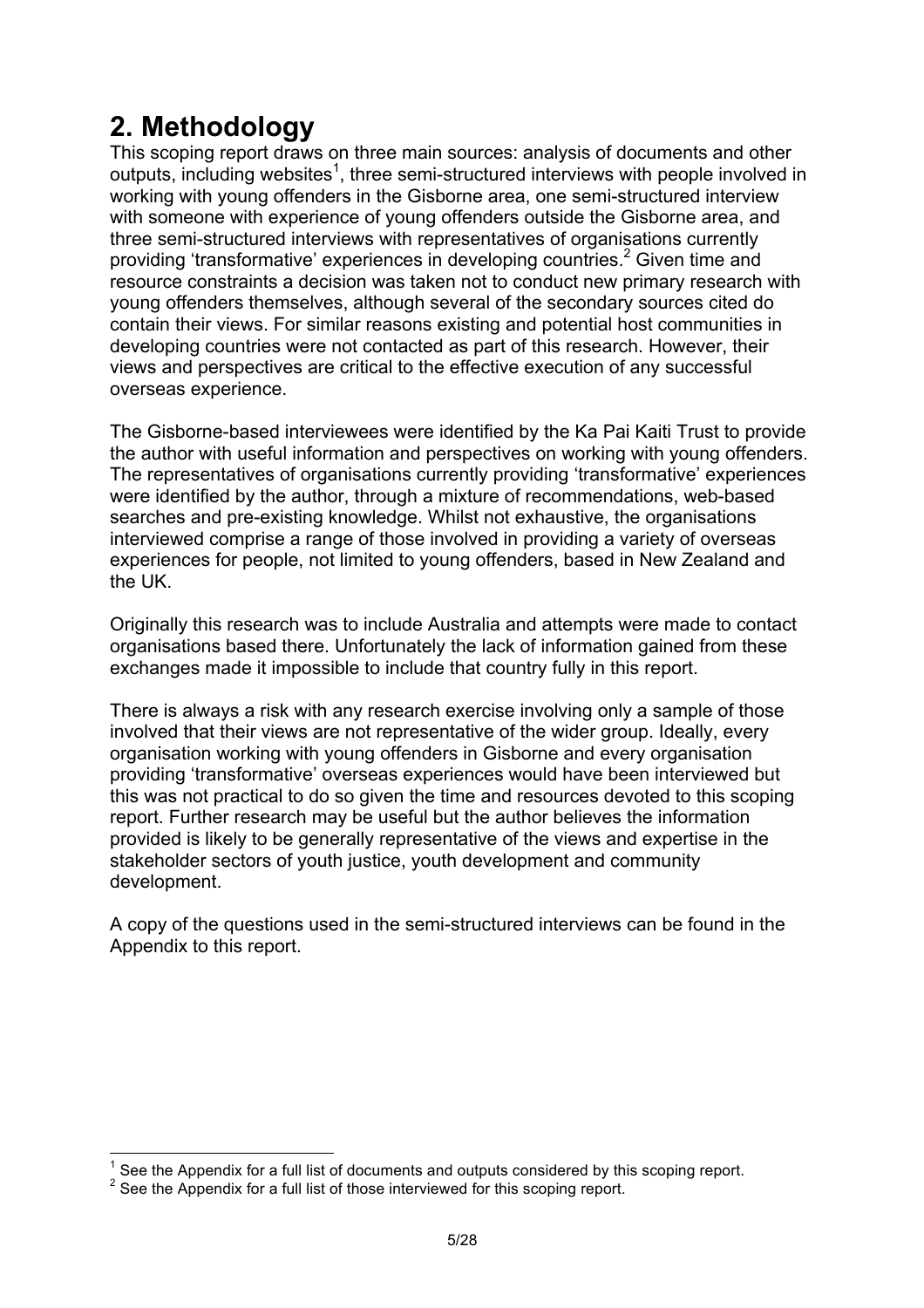# **3. Context**

## **The extent of youth offending in the Gisborne area**

Both the official statistics and the results of interviews with those working with young offenders in Gisborne paint a strong and coherent picture: youth offending is a problem, largely consists of 'dishonesty' offences such as shop-lifting and burglary, is higher than the Aotearoa/New Zealand national average, and is perpetrated overwhelming by young men who self-identify as Maori.



| Legend |                              |
|--------|------------------------------|
|        | Male Maori (59%)             |
|        | Female Maori (26%)           |
|        | Male Caucasian (10%)         |
|        | Female Caucasian (3%)        |
|        | Male Pacific Islander (1%)   |
|        | Female Pacific Islander (0%) |
|        | Male Unknown (1%)            |
|        | Female Unknown (1%)          |

**Gisborne offenders 14-16 years old (2000-2007), by ethnicity and gender**

Source: NZ Police<sup>3</sup>

More recent data suggests that if anything, these trends are even more pronounced with the official youth justice system and support services dealing with around 95% Maori and around 90% male.<sup>4</sup> In terms of volume, "per capita we're up there at the top of the scale," according to Rewi Joyce of Child Youth & Family Services (CYF).<sup>5</sup>

Gisborne CYF have worked with 143 offenders in the past fiscal year (about 5% of the Youth Population).<sup>6</sup> Around 50-80 Gisborne young people go through the Youth Court process each year.<sup>7</sup> One in ten Ngati Porou (the largest iwi or tribal group in Gisborne) rangatahi/youth living in Kaiti appear before the youth court each year.<sup>8</sup>

 <sup>3</sup> Graphs taken from Whakapūmau Taonga: Kaiti Youth Development and Offending Reduction Strategy 2010-2015, page 32.

<sup>&</sup>lt;sup>4</sup> Interview with Rewi Joyce (Child, Youth & Family Services).<br><sup>5</sup> Interview with Rewi Joyce (Child, Youth & Family Services).

<sup>&</sup>lt;sup>6</sup> Interview with Rewi Joyce (Child, Youth & Family Services).<br><sup>6</sup> Interview with Rewi Joyce (Child, Youth & Family Services).<br><sup>7</sup> Interview with Meredith Akuhata-Brown (Te Ora Hou Te Tairawhiti).

<sup>&</sup>lt;sup>8</sup> Whakapūmau Taonga: Kaiti Youth Development and Offending Reduction Strategy 2010-2015, page 12.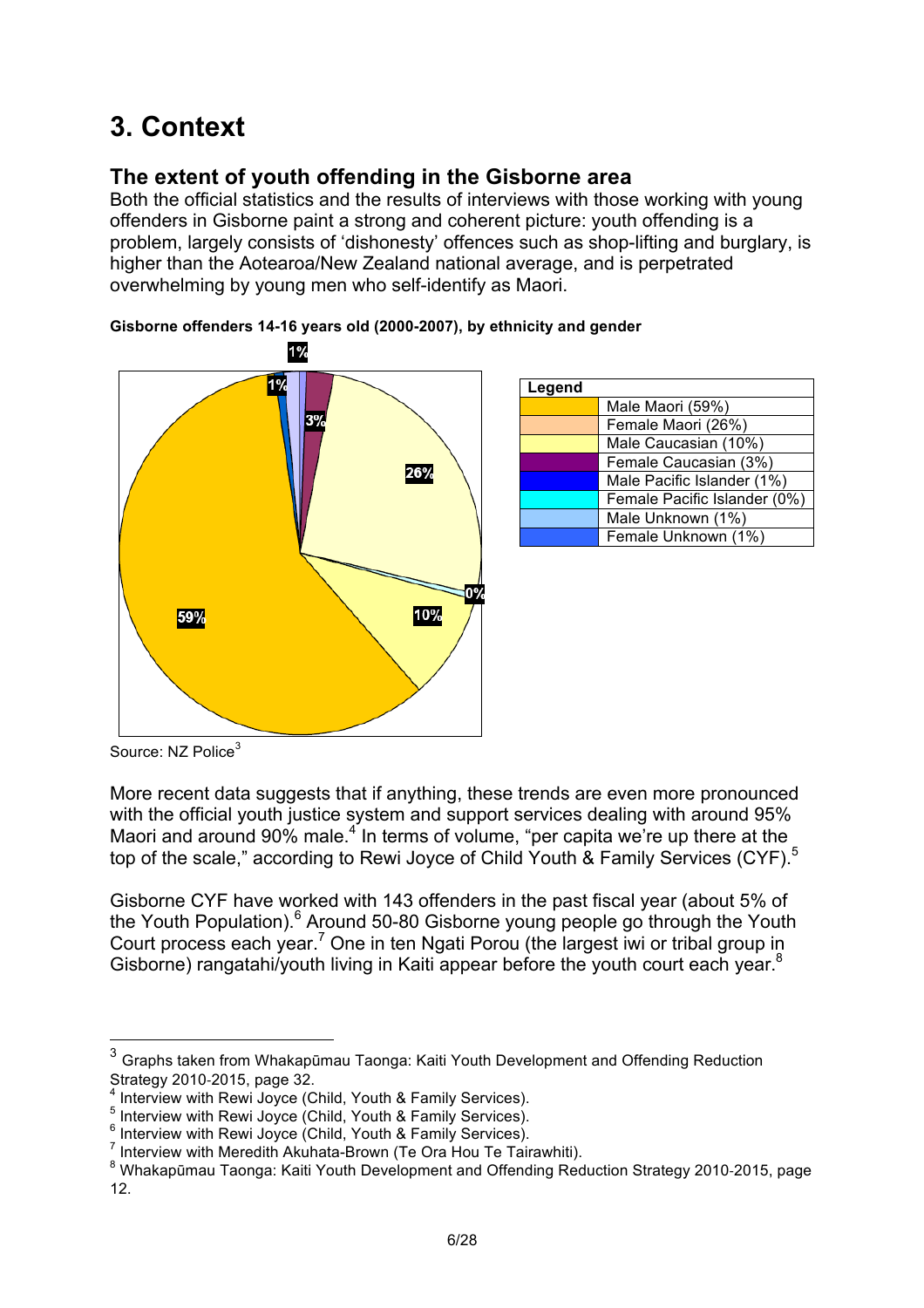Anecdotally, in Kaiti police have said that, "about nine families give them 90% of the work".<sup>9</sup>

### **The geography of youth offending in Gisborne**

Official data suggests that there is a higher level of offending by young people from the Outer Kaiti and Kaiti South areas. Kaiti accounts for over 50% of Youth Court clients in Gisborne but only has 30% of 14-16 year olds living in Gisborne.<sup>10</sup>

However, CYF report that there is a, "general spread across the town" in terms of the origins of young offenders who are referred to them.<sup>11</sup>



**Gisborne Youth Court 2006-2008, by neighbourhood**

 $9$  Interview with Jason Akuhata-Brown (Te Ora Hou).

<sup>10</sup> Whakapūmau Taonga: Kaiti Youth Development and Offending Reduction Strategy 2010-2015, page 12.<br><sup>11</sup> Interview with Rewi Jovce (Child. Youth & Family Services).

<sup>12</sup> Graph taken from Whakapūmau Taonga: Kaiti Youth Development and Offending Reduction Strategy 2010-2015, page 31.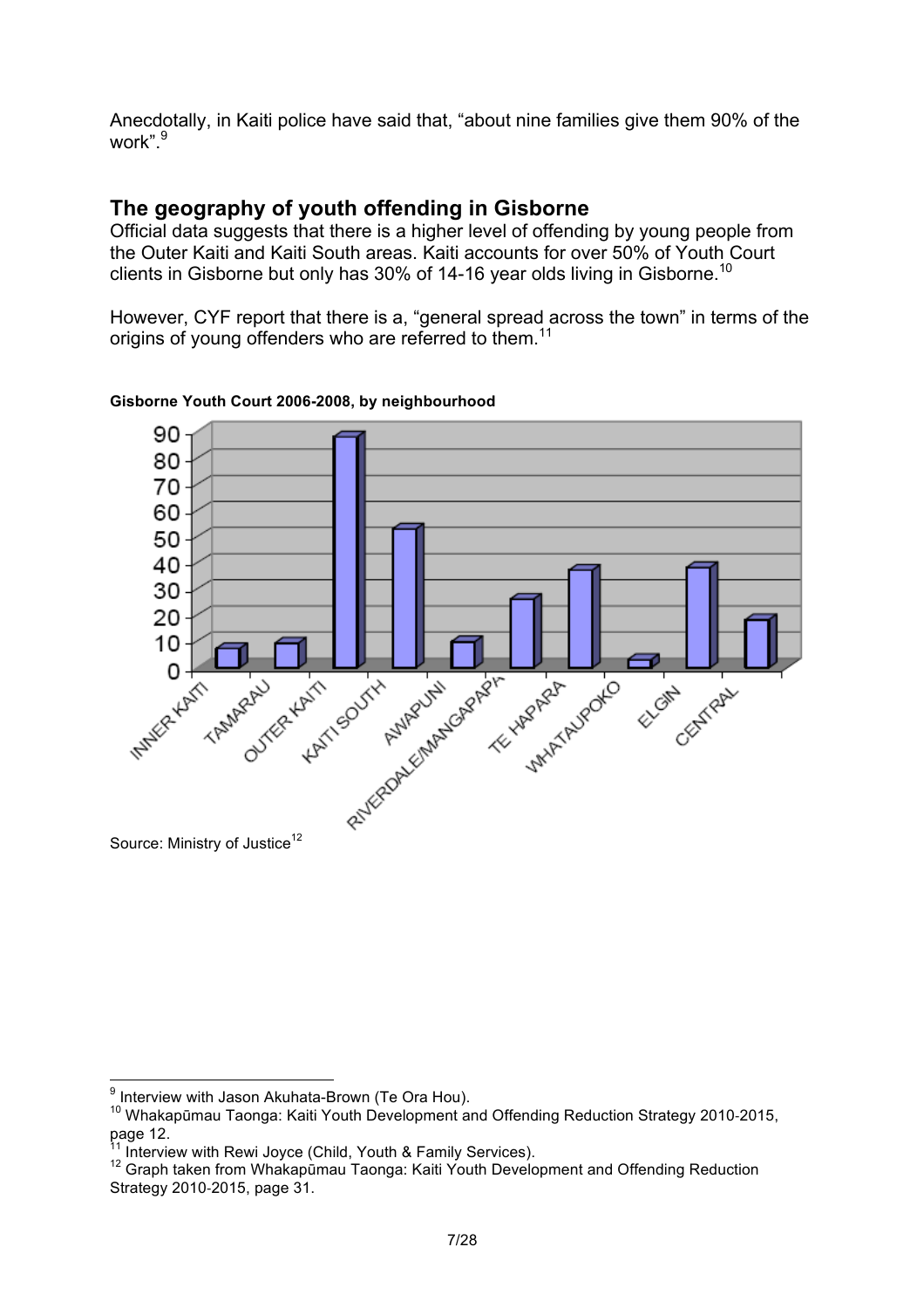#### **Gisborne Youth Court Clients 2006-2008**



Source: Ministry of Justice<sup>13</sup>

#### **Why young people in Gisborne offend**

The reasons why young people in Gisborne commit criminal offences are complex, multilayered and are not the primary focus of this report. However, it is fair to say that there are a range of factors from long-term structural patterns of social and economic change and their impact on family/whanau life and support systems<sup>14</sup> and more immediate factors of a lack of educational, employment and positive social opportunities for young people. As Meredith Akuhata-Brown puts it, "criminal activity is [often] based on boredom – there's not a lot to do on a rainy day. Clubs and sports cost money and a large proportion of our youth can't do that".<sup>15</sup> A similar sentiment is expressed by a young offender interviewed for a study looking at the effectiveness of Gisborne Rangatahi Court: "Rangatahi [Youths] need something that keep them going out every day. Something that won't make them bored."<sup>16</sup>

#### **Current provision for young offenders and those at risk of offending**

There is some debate between those involved in the youth sector as to exactly how much provision there is for young offenders in the Gisborne area.

<sup>&</sup>lt;sup>13</sup> Graph taken from Whakapūmau Taonga: Kaiti Youth Development and Offending Reduction Strategy 2010-2015, page 31.<br><sup>14</sup> Interview with Jason Akuhata-Brown (Te Ora Hou).

<sup>15</sup> Interview with Jason Akuhata-Brown (Te Ora Hou).<br><sup>15</sup> Interview with Meredith Akuhata-Brown (Te Ora Hou Te Tairawhiti).<br><sup>16</sup> Cited in Kaitiaki Research and Evaluation Limited, Gisborne Rangatahi Court: Improving Outcome for Young Offenders - An Exploratory Study, 2010, page 9.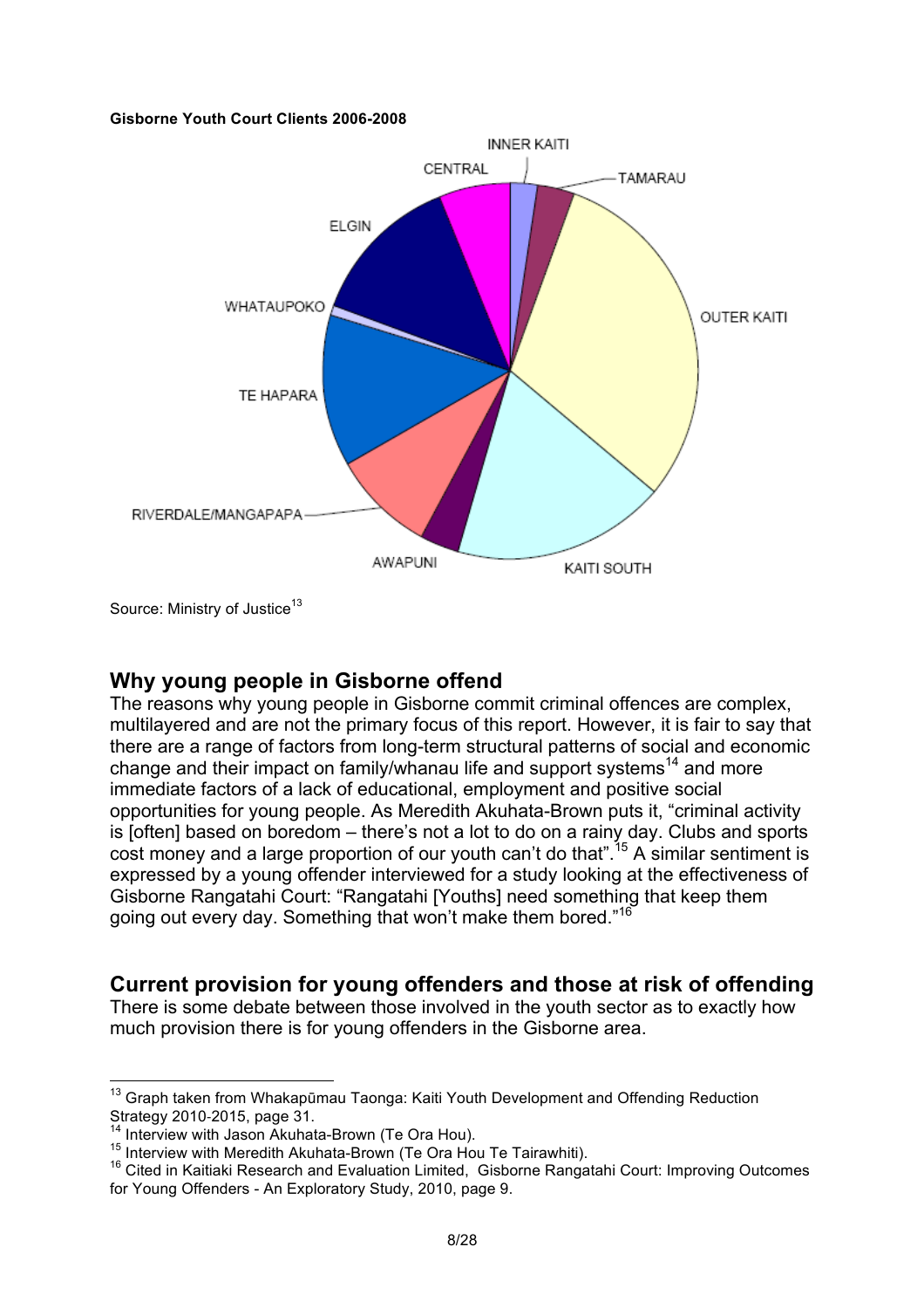There are a range of services ranging from mentoring to parenting programmes, drug and alcohol counselling, and alternative education. <sup>17</sup> However, it has been argued that there are a lack of options besides school or alternative education for those under 16 years of age. $18$ 

#### **Successful approaches**

There appears to be a lack of hard data, or long-term studies, that show what works when dealing with young offenders in Gisborne. Nevertheless it seems that there is consensus amongst the youth sector as to the types of programmes that are most likely to lead to positive outcomes in terms of personal development and reducing reoffending.

There is consensus amongst the interviewees working in Gisborne that involving the wider family or whanau is crucial. As Rewi Joyce puts it, "Programmes that work with families and young people at the same time, that address the home environment as well" are more likely to be successful.<sup>19</sup> This is also supported by recent research.<sup>20</sup>

Programmes that take a holistic approach to a young person's strengths, weaknesses and identity are seen as the best, enabling them to fix and, "reconnect to 'broken worlds' – home, school, community, mates" as Meredith Akuhata-Brown describes it.<sup>21</sup>

There is also agreement in relevant recent literature and the local youth sector that due to the high proportion of young offenders self-identifying as Maori, successful programmes also have a 'cultural component' to them.22 This can include tracing a young person's genealogy/whakapapa and helping him to understand his Maori identity. Jason Akuhata-Brown argues that, "a connection to family is a good start for belonging".23

A common foundation underpinning all successful work with young offenders is that programmes need to be long-term and assured of funding for the long-term. As Meredith Akuhata-Brown put it, "You can't work with a youth on a short-term contract".<sup>24</sup> A similar point was made by Jeffrey Rahari: "The medication for 16 is 17 – within one year you can see a difference, maturity. So there's no quick fix".  $25$  This reality is not always recognised by funders and funding processes.

<sup>&</sup>lt;sup>17</sup> Interview with Rewi Joyce (Child, Youth & Family Services).<br><sup>18</sup> Interview with Jason Akuhata-Brown (Te Ora Hou).<br><sup>19</sup> Interview with Rewi Joyce (Child, Youth & Family Services).<br><sup>20</sup> See, for example: Kaitiaki Resea Outcomes for Young Offenders - An Exploratory Study, 2010, page 1 and C Dowden and D A Andrews, Does Family Intervention Work for Delinquents? Results of a Meta-Analysis, Canadian Journal of Criminology and Criminal Justice, July 2003: pages 327-342.<br><sup>21</sup> Interview with Meredith Akuhata-Brown (Te Ora Hou Te Tairawhiti).

<sup>22</sup> Interview with Rewi Joyce (Child, Youth & Family Services); L Nathan et al, Maaramatanga: Understanding what works to reduce offending by young Maori, prepared the Ministry of Justice, February 2008.**;** Kaitiaki Research and Evaluation Limited, Gisborne Rangatahi Court: Improving

<sup>&</sup>lt;sup>23</sup> Interview with Jason Akuhata-Brown (Te Ora Hou).<br><sup>24</sup> Interview with Meredith Akuhata-Brown (Te Ora Hou Te Tairawhiti).<br><sup>25</sup> Interview with Jeffrey Rahari (ex Challenge 2000).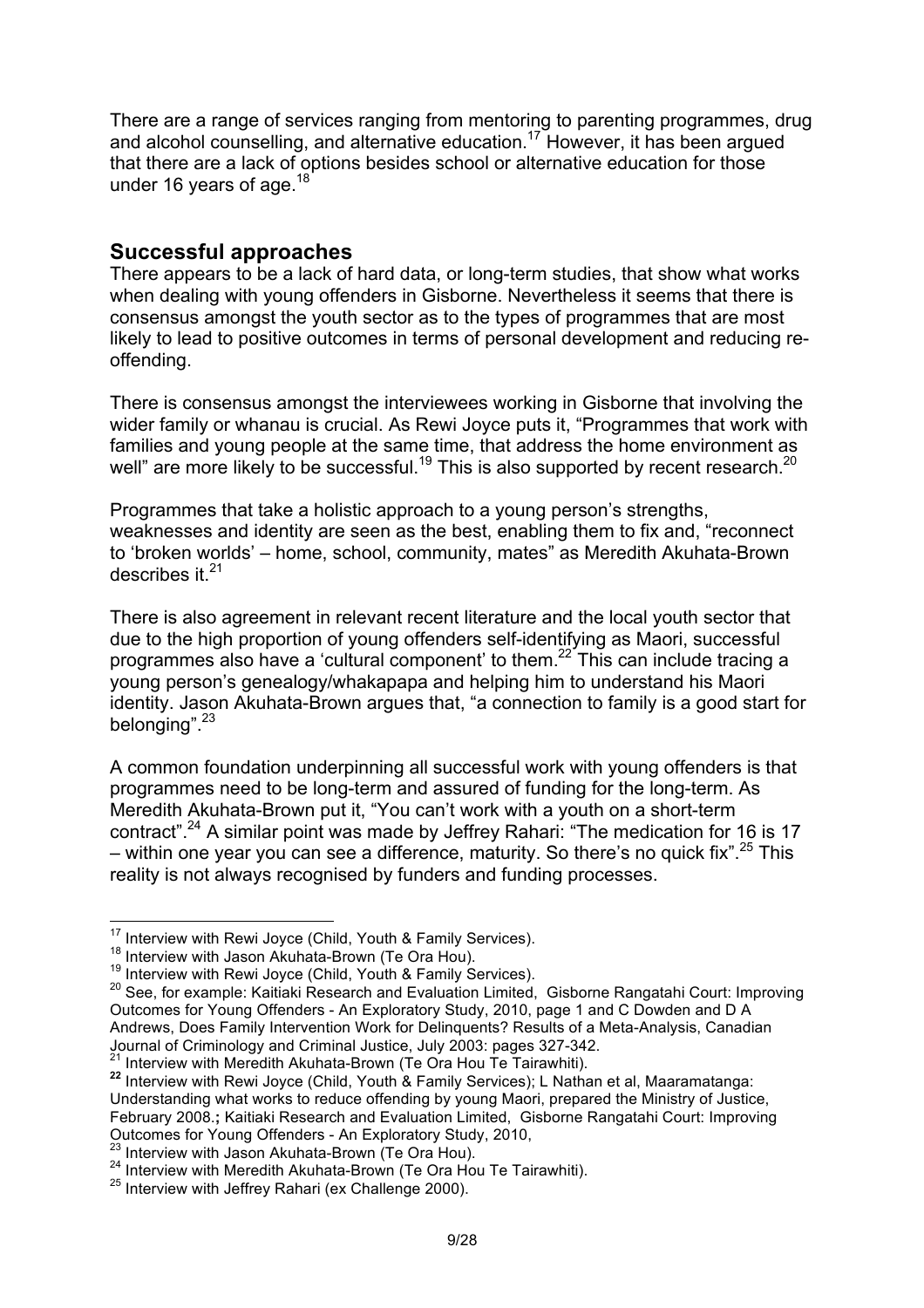# **4. The case for an overseas 'transformative' programme**

### **Why overseas?**

A number of those who commented on an earlier draft of this report made the obvious point: why does 'transformation' have to take place overseas in a developing country? The answer is that it does not and that of course there are programmes that aid young offenders' personal development without them leaving the country (this is not the focus of this report). In many cases the personal circumstances of the young offender and the risks involved to an organisation will make an overseas experience prohibitive. But it is equally true that the opportunities for transformation can be greater and the impact for the individual participant longer-lasting in an overseas programme.

There are three major opportunities that an experience overseas in a developing country offer that an experience at home cannot:

 A chance to experience and understand an 'alien' culture in an unfamiliar environment. Being exposed to life in another country can indeed 'broaden the mind'. Jeffrey Rahari argues that, "anything to do with an exchange of culture is getting young people to think outside the norm. This is more so for young people at risk".<sup>26</sup>

 A chance to temporarily discard a damaged personal identity. Leaving the home community, the site of 'trouble' and spend time in a fresh place can help break bad habits.

 A chance to reflect and compare life in different communities. Regardless of whether this is ascribed by participants to 'luck', 'history' or 'socio-economic forces' it can spur participants to seize the opportunities that they do have back home.

Recent research by the UK think tank Demos into the benefits of overseas volunteering for participants found that:

 A large proportion of participants (more than 80%) reported increased selfconfidence, self-reliance, motivation, increased communication, team-working and leadership skills.

 A majority felt that volunteering had increased their aspirations in terms of education and a career.

 The benefits were "particularly large" for recipients of a means-tested bursary i.e. those from poorer backgrounds.<sup>27</sup>

With a programme executed appropriately there is no good reason why young offenders should not also benefit from overseas experiences in developing countries. Indeed, a programme that enables this to happen could provoke some surprising results. As Jeffrey Rahari puts it, "If you always do what you've always done you'll

<sup>&</sup>lt;sup>26</sup> Interview with Jeffrey Rahari (ex Challenge 2000).<br><sup>27</sup> J Birdwell, Service International, Demos, 2011, pages 10 and 11: http://www.demos.co.uk/files/Service\_International-web.pdf?1311850342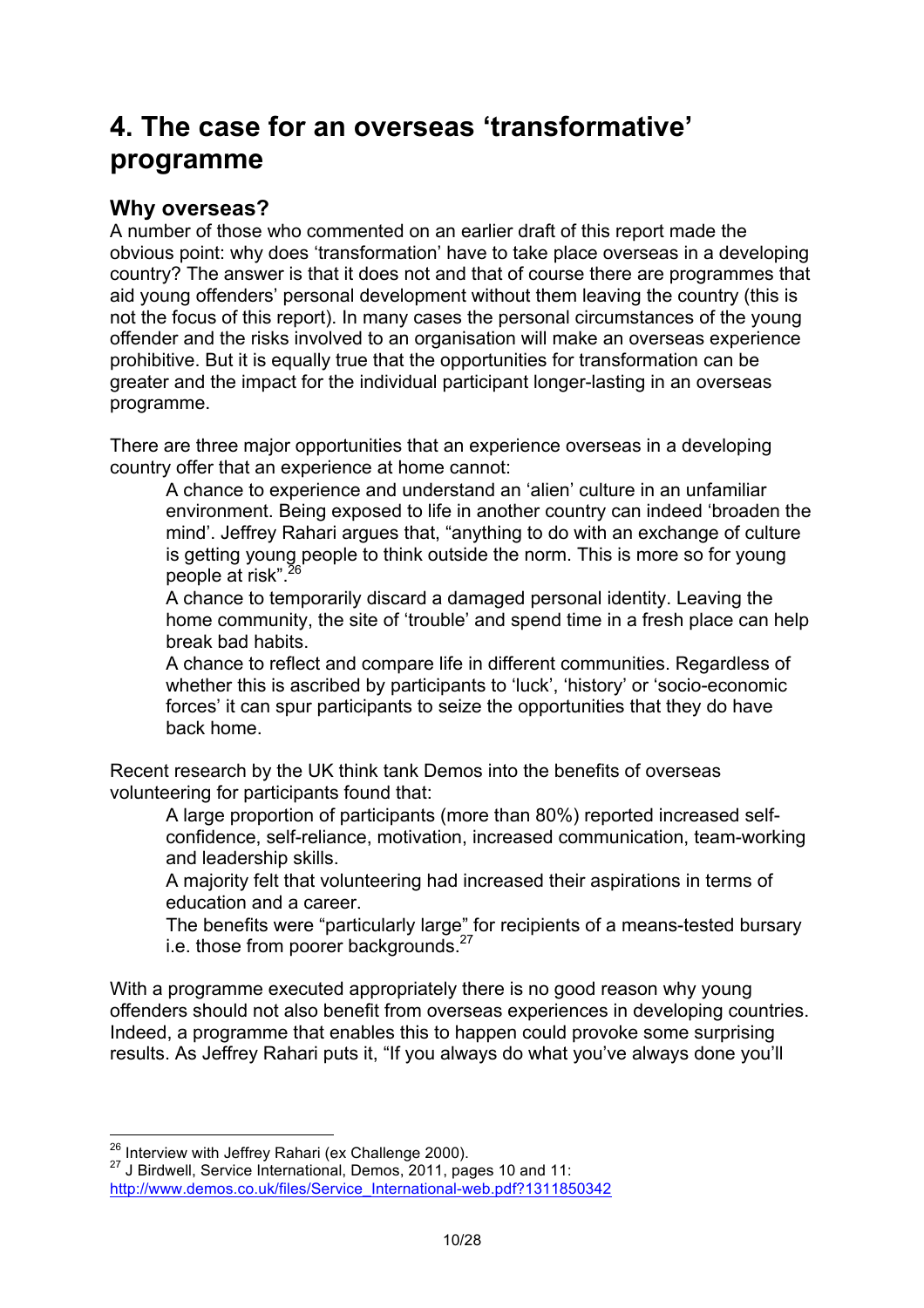always get what you've always got – so outside of the norm you'll get a different result altogether".<sup>28</sup>

<sup>&</sup>lt;sup>28</sup> Interview with Jeffrey Rahari (ex Challenge 2000).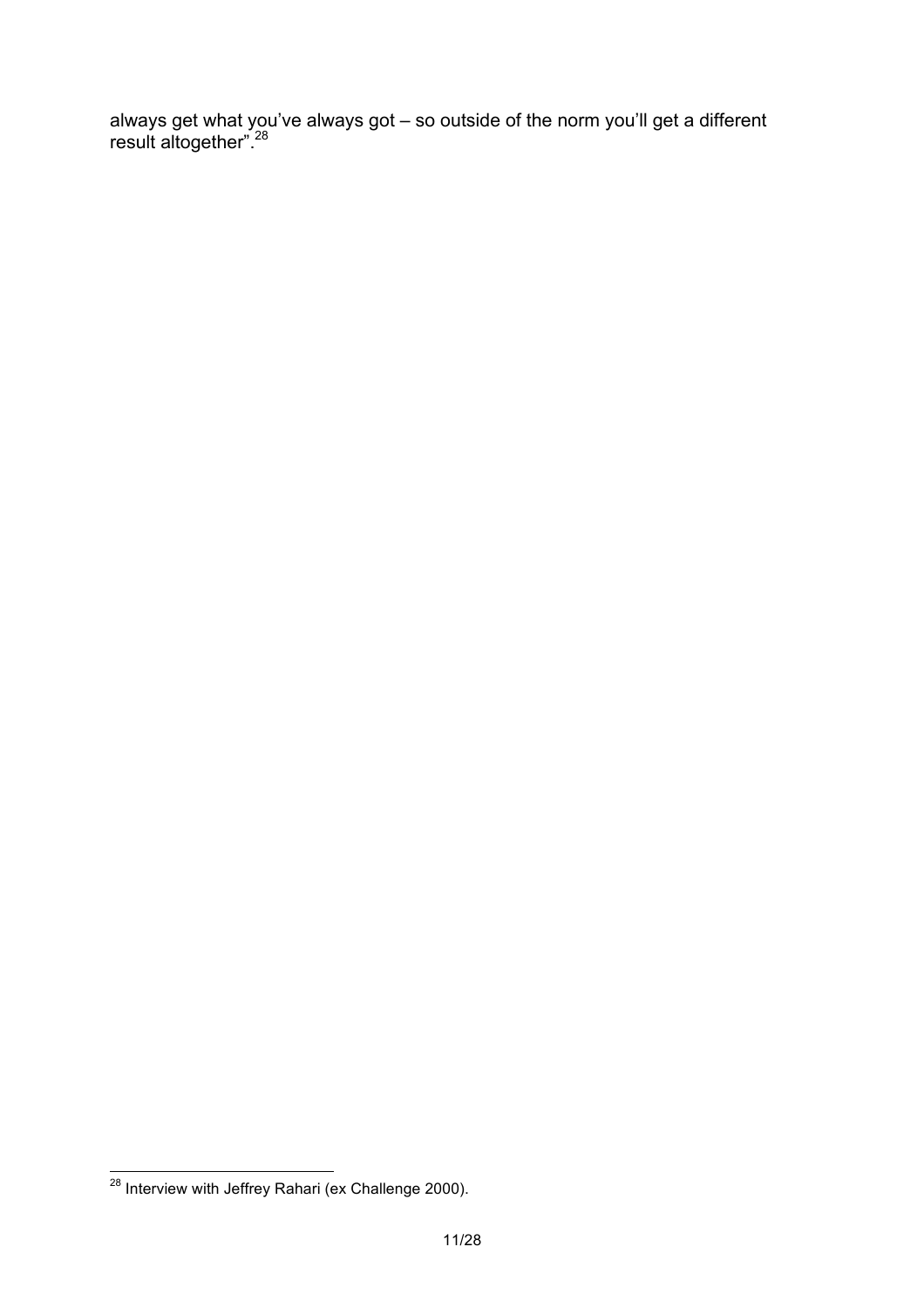# **5. Existing 'transformative' programmes**

## **Introduction**

In a number of developed countries there are a large number of programmes for young people that involve a 'transformative' experience in a developing country. For example, a 2004 UK Government-commissioned review of the gap year sector identified more than 800 organisations offering overseas volunteering placements in 200 countries.29 More recently, a review conducted by the think tank Demos identified 85 "specialist Gap year providers" in the UK which, in total, "place over 50,000 participants in over 90 countries".30

This report makes no attempt to research them all. Instead it provides a snapshot of provision in two countries: Aotearoa/New Zealand and the United Kingdom that is deemed to be most relevant to the Ka Pai Kaiti Trust's aspirations for a Transformative Through Travel programme in Gisborne. In this selection a key consideration was whether a programme was likely to be appropriate for young offenders.

### **What is a 'transformative' overseas experience?**

There are a number of ways to look at this but this report is concerned with the impact on the individual participant in a programme. 'Transformation' is never as simple as a change from 'bad' to 'good' or from 'closed' to 'open'. But for an experience to be considered transformative it does have to have a positive impact on the individual, to facilitate a new way of looking at things and mean something for the participant beyond the duration of the trip.

### **Participant characteristics**

There is little academic research into the types of people who have taken part in the types of overseas experiences outlined above. However, the UK Governmentcommissioned review found that gap year participants (overseas experiences are not confined to gap years) were predominantly white, female, and from relatively affluent 'middle-class' backgrounds.31 In contrast, an IPPR evaluation commissioned by Raleigh International looked specifically at Raleigh's work with disadvantaged young people over twenty-five years.<sup>32</sup> Although not explicitly concerned with young offenders it is clear that young offenders have taken part in Raleigh programmes. For example, "43 per cent of survey respondents said that their willingness to engage in

http://www.demos.co.uk/files/Service\_International-web.pdf?1311850342<br>31 A Jones, Review of Gap Year Provision, DfES Research Report 555, 2004, page 12: http://www.rgs.org/NR/rdonlyres/3147D7BD-5359-4387-BAC9- CEC80EC7D85F/0/AndrewJonesforDfES2003.pdf

 $^{29}$  A Jones, Review of Gap Year Provision, DfES Research Report 555, 2004, page 15 : http://www.rgs.org/NR/rdonlyres/3147D7BD-5359-4387-BAC9- CEC80EC7D85F/0/AndrewJonesforDfES2003.pdf

<sup>&</sup>lt;sup>30</sup> J Birdwell, Service International, Demos, 2011, page 9:

 $32$  IPPR, Rallying together: a research study of Raleigh's work with disadvantaged young people, 2009:

http://www.raleighinternational.org/files/ippr%20FULL%20Raleigh%20with%20front%20cover.pdf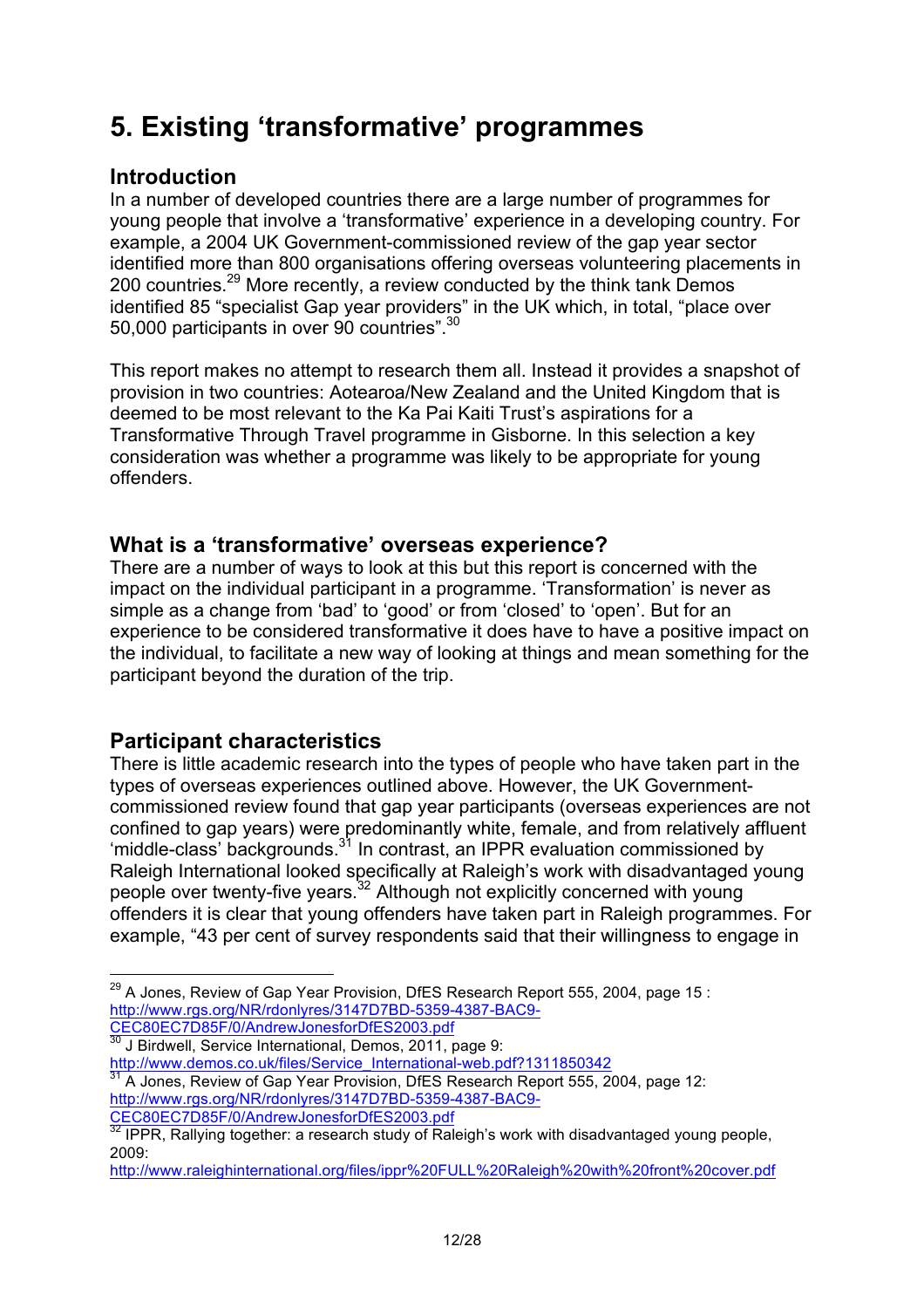risky behaviour such as drug taking or crime decreased as a result of taking part in Raleigh."33

On the basis of this limited research it seems reasonable to assume that few young offenders have taken part in UK-based programmes, even if this is not the case in New Zealand.

#### **Existing programmes for young offenders**

We can be reasonably confident that there are no Aotearoa/New Zealand-based organisations providing overseas experiences in developing countries for young offenders in with any degree of regularity or scale. Certainly none of the major international development charities or non-governmental organisations in Aotearoa/New Zealand are involved in such an initiative.

However, there are a number of organisations undertaking ad hoc initiatives in this area.

Te Ora Hou Aotearoa is a national faith-based network of Maori youth and community organisations that has a history of facilitating overseas travel for young people involved with its programmes around the country. Previous trips have included visits to communities in Burma, Thailand, the Philippines, Fiji, the Solomon Islands, Nepal and other Pacific and Asian countries. These are usually ad hoc visits organised between Te Ora Hou staff/volunteers and contacts in the host country. There is no on-going programme but an ongoing commitment within the organisation has provided these travel opportunities for a significant number of 'at risk' young people, both male and female and mostly Maori. One formal evaluation shows evidence of positive benefits from an exchange trip involving single mothers from Fiji and Aotearoa/New Zealand.<sup>34</sup>

We cannot be certain about UK provision given the large size and complexity of the international development sector. But there is at least one organisation (discussed later) that offers opportunities to young offenders, as part of providing opportunities to all young people.

<sup>&</sup>lt;sup>33</sup> IPPR. Rallvina together: a research study of Raleigh's work with disadvantaged young people, 2009, page 28:

http://www.raleighinternational.org/files/ippr%20FULL%20Raleigh%20with%20front%20cover.pdf and<br>Interview with Brandon Charleston (Raleigh International).

 $4$  Amorangi Ki Mua, Final evaluation report of the teenage parents education development project, June 2006.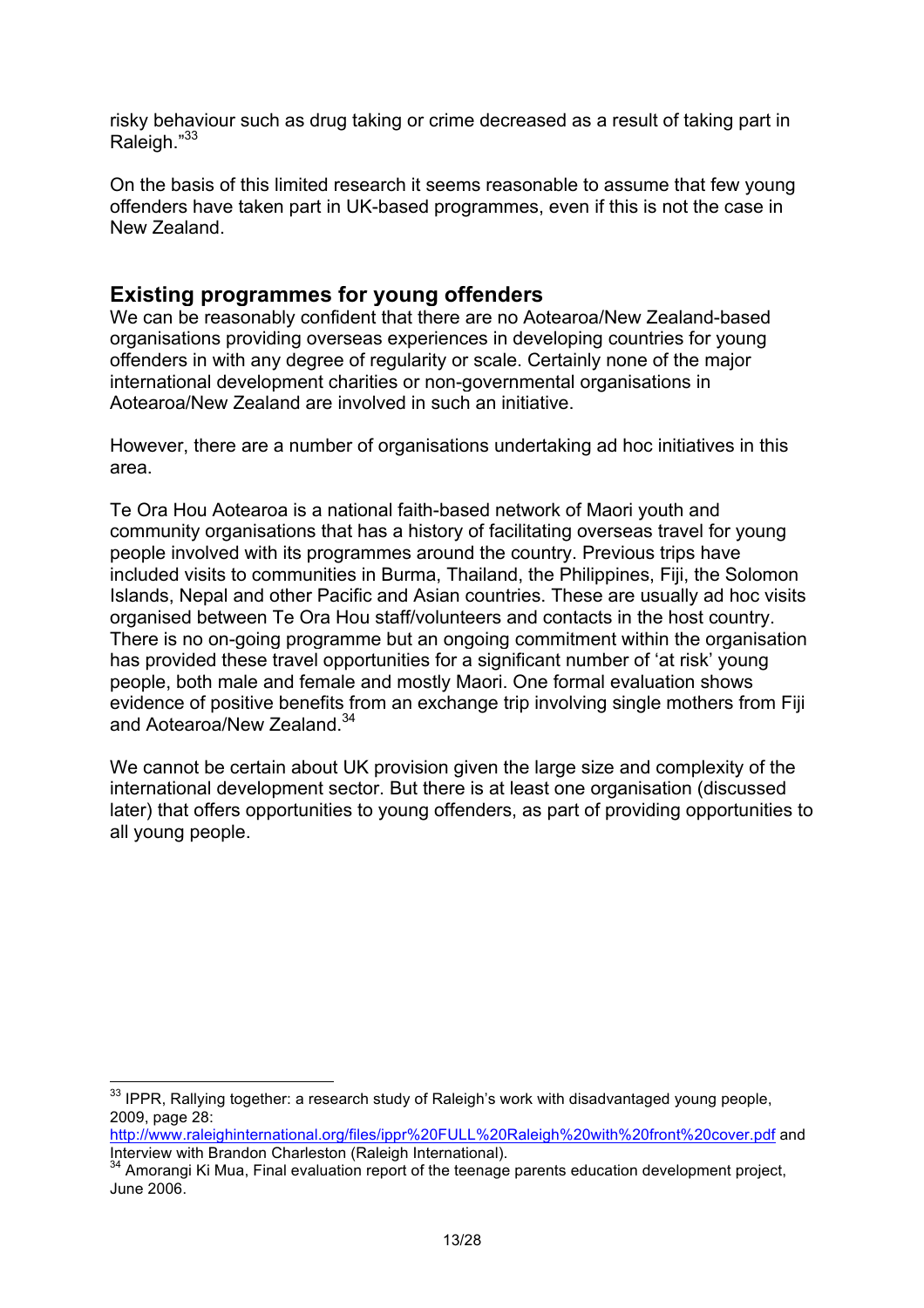### **Classifying different overseas experiences in developing countries**

There is no definitive way of categorising different types of overseas experiences and there is always likely to be some overlap between the different categories. This report groups programmes into three broad types, designed to aid understanding and discussion:

**Employment opportunities** – structured work-style placements.

**Structured challenges** – structured physical activities.

 **Unstructured interactions** – periods of time spent in a host community to experience daily life as it is for the people living there.

#### **1. Employment opportunities**

These are probably the easiest experiences to understand for the outsider. They are usually designed as regular jobs and are either voluntary or with local rates of pay. There is a broad range of organisations providing overseas opportunities in this area, ranging from the gap year-type experience for 18 year olds to a post-retirement work placement for a skilled professional.

**Te Tuao Tawahi/Volunteer Service Abroad (VSA)** specialise in connecting skilled Aotearoa/New Zealand volunteers with partner organisations in developing countries. The assignments are demand-driven by the needs of the developing country organisation and the placements are long-term – usually around two years.

In the tension between 'international development' benefitting the developing country community and 'personal development' benefitting the individual participant VSA are clear that they exist to assist international development more than they are there to promote personal development.

This is also the view of **Mahitahi Catholic Overseas Volunteers** who specialise in shorter-term placements of up to three months. Christina Reymer of Mahitahi explains the partner-driven nature of this, from the drawing up of the job description to the selection of the individual concerned. For example, "the partner has a look at the CV before the volunteer is sent".<sup>35</sup>

While there are exceptions, overseas work placements are most likely to benefit the host community if they are undertaken by experienced, skilled professionals dedicated to spending a considerable amount of time overseas. They are also more likely to benefit the host community if the work, and indeed the programme, has been initiated by the host community themselves.

#### **Costs**

VSA encourages each participant to fundraise at least NZ\$2,000 before beginning an assignment.<sup>36</sup>

Mahitahi does not require its volunteers to fundraise, although it does encourage the volunteer's community or parish to make a donation.37

<sup>&</sup>lt;sup>35</sup> Interview with Christina Reymer (Mahitahi).<br><sup>36</sup> VSA website: http://www.vsa.org.nz/faq/<br><sup>37</sup> Email exchange with Christina Reymer (Mahitahi).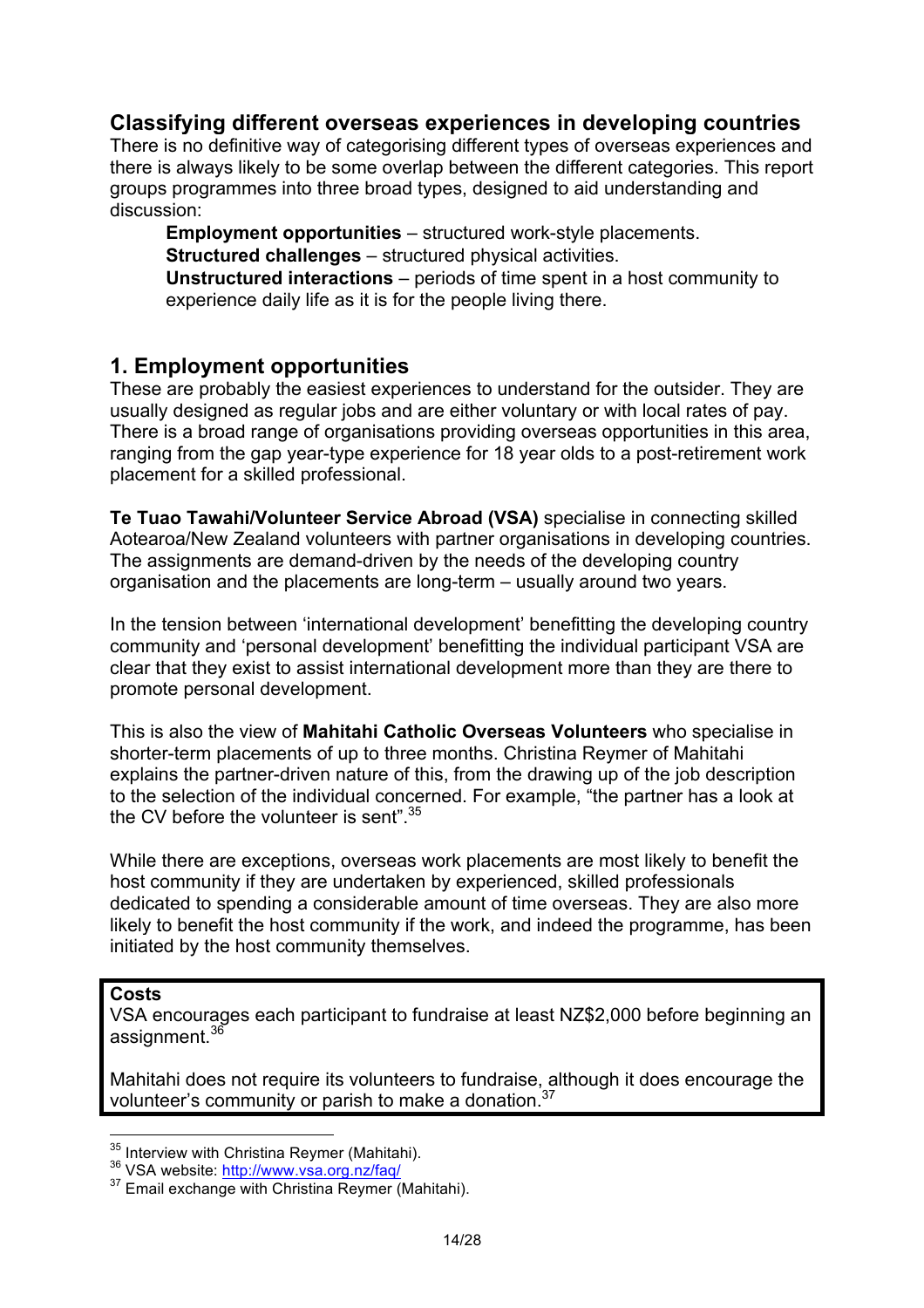#### **Relevance for young offenders**

Given the demands of employment opportunities, in most circumstances they would be inappropriate for young offenders. More because they are 'young' than because they are an 'offender' young offenders are unlikely to have the skills and experience to really benefit the host community.

A VSA partner put it like this, "We have enough young untrained people – don't send us yours".<sup>38</sup>

### **2. Structured challenges**

There are a broad range of these on offer, usually featuring a physical 'test' of some kind, such as a trek or bike ride. They range from what might be termed a short 'enhanced holiday' aimed at physically fit people of any age, often associated with raising money for a charity, to a more tailored and longer length programme for a specific group of people.

In contrast to the employment opportunity-type placement 'personal development' benefitting the individual participant is the driving force behind this type of activity. For the 'enhanced holidays' the impact on the developing country is likely to be little different to that of a regular holiday – bringing in extra resources that are likely to be unevenly distributed, with all the other opportunities and problems that tourism brings.

**Raleigh International** provide a longer-length structured challenge for young people aged 17-24 (over 24 year olds can take part as volunteer managers). Unusually they explicitly set out to work with a diverse group of young people, including young offenders. The standard programme lasts ten weeks and consists of:

- A 1 week orientation phase in country.
- 3 weeks spent working on a community project.
- 3 weeks spent working on an environmental project.
- 3 weeks spent on an 'adventure' trek.<sup>39</sup>

Raleigh have a three-pronged policy of diversity, service and challenge, underpinned by facilitation, mentoring and support. Brandon Charleston describes this as:

 "Diversity – people from all around the world, people from Australia, New Zealand and the host country, such as Malaysia, as well as the UK. And diversity of background – ranging from well-to-do kids to those from more disadvantaged backgrounds.

 "Service – young people want to do something worthwhile, of high value and high meaning, give something to others for the greater good.

 "Challenge – that they stretch themselves. For some this will be to lead a team of peers; others will want to build self-confidence; learn new things or stay off cigarettes for the programme duration".40

<sup>&</sup>lt;sup>38</sup> As recounted in an interview with Peter Swain (VSA).<br><sup>39</sup> Interview with Brandon Charleston (Raleigh International).<br><sup>40</sup> Interview with Brandon Charleston (Raleigh International).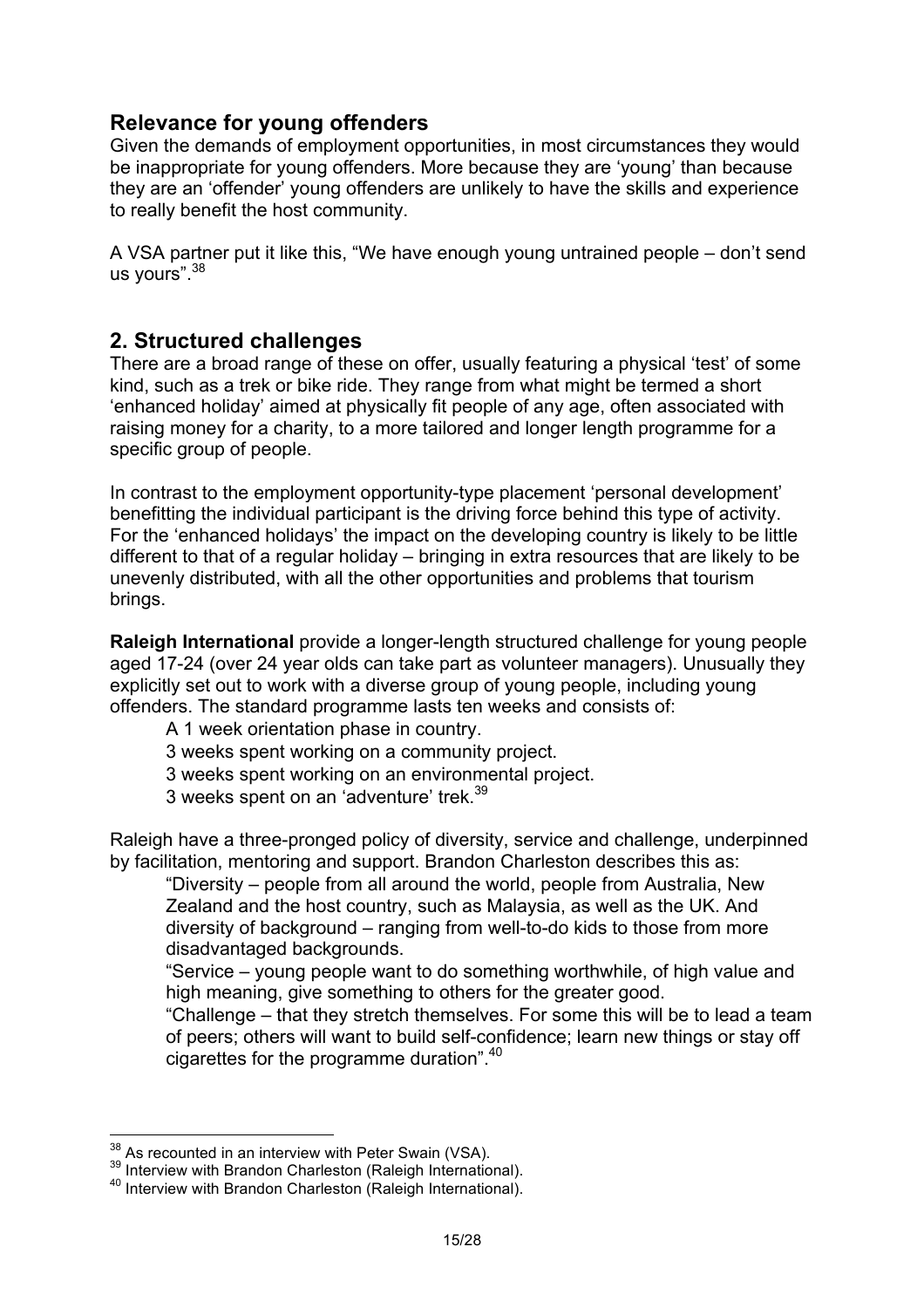In 2008 Raleigh commissioned the think tank IPPR to undertake a review of its work with young people from disadvantaged backgrounds over a 25 year period. IPPR grouped its findings according to 'personal development', 'global citizenship and cross-cultural awareness', and 'civic participation' and found that participants were overwhelming positive about their experience with Raleigh, particularly in terms of personal development.<sup>41</sup>

#### **Costs<sup>42</sup>**

Raleigh has a two-tier system for fundraising:

 Regular participants are required to fundraise approximately £3,000 (NZ\$6,000) for a 10-week expedition. This can be paid in any way. Financially-constrained participants can apply for a bursary. If accepted they reduce their fundraising target to approximately £2,000 (NZ\$4,000).

#### **Relevance for young offenders**

A structured challenge of the kind offered by Raleigh International could work for young offenders in Gisborne. Given that Raleigh have years of experience working with young people from disadvantaged backgrounds, including young offenders their programme is particularly relevant and worthy of further detailed consideration. Anecdotally Raleigh report that their programme does result in reduced reoffending rates for the young offenders taking part.<sup>43</sup>

However, the type of structured challenge offered by Raleigh does pose some difficult questions for the Ka Pai Kaiti Trust to answer. In the discussion above (see Context) concerning successful approaches there was consensus among those working in the youth sector in Gisborne that the involvement of family/whanau members was an important precondition of success. Yet Raleigh's programme design does not include young people having a family member alongside. Raleigh's core approach can be seen as a rite of passage. There is separation from the known world, challenge and mentoring; returning home. Raleigh's formula of diversity, service and challenge is a different programme than those incorporating family members within the journey directly. However, pre-departure and re-entry support programmes could be designed to meet the family involvement requirements.<sup>4</sup>

#### **3. Unstructured interactions**

Unstructured interactions with people from developing countries clearly form part of both the experiences associated with employment opportunities and structured challenges. But in neither of the two typologies above are they the primary purpose of the experience. Unstructured interactions, often called 'immersions', are timebound activities where the objective is to spend time living with a host community to

<sup>&</sup>lt;sup>41</sup> IPPR, Rallying together: a research study of Raleigh's work with disadvantaged young people, 2009:<br>http://www.raleighinternational.org/files/ippr%20FULL%20Raleigh%20with%20front%20cover.pdf

http://www.raleighinternational.org/our-expeditions/aged-17-24/how-<br><sup>42</sup> Raleigh International website: http://www.raleighinternational.org/our-expeditions/aged-17-24/howmuch-will-it-cost and http://www.raleighinternational.org/our-expeditions/aged-17-24/how-much-will-itcost/raleigh-bursary-award

 $43$  Email exchange with Brandon Charleston (Raleigh International).<br> $44$  Interview with Brandon Charleston (Raleigh International).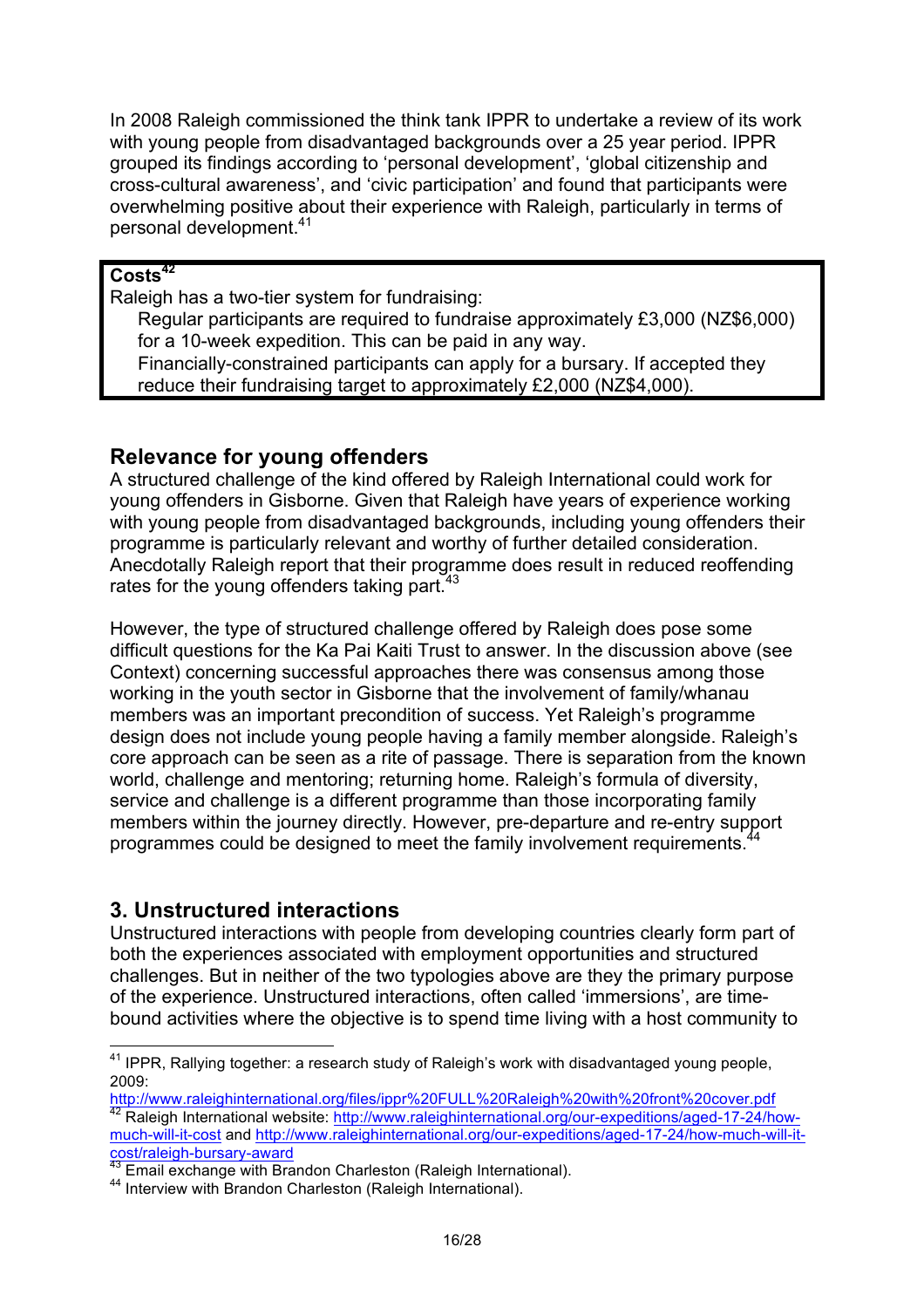experience life from their perspective as far as possible. They often include an element of home stay – living with a family from a developing country – and spending time taking part in the regular activities of people from the host community be they work or play. The idea is that by actually experiencing life in a developing country community participants will gain new insight and perspective into their own lives and relationships as well as greater understanding of others.

**ActionAid** is one of a number of international development NGOs who run an immersions programme. Primarily aimed at professionals working for government aid agencies, ActionAid's immersions are designed, "to test assumptions, to develop new perspectives, and to strengthen commitment to the challenge of poverty eradication. Immersions help to put a face to poverty".<sup>45</sup>

ActionAid's immersions normally last five days, including a day of in-country preparation, three days living in the host community, and a day of review and reflection. Where English is not the first language of the community, as is the case in most marginalised communities in the developing world, each participant is assigned an interpreter fluent in the local language. The approach is flexible and informal and unstructured in the sense that there is no prescription set for how the three days living in the host community should be spent.<sup>46</sup>

In ActionAid's experience there are three critical elements for a successful experience:

 Trained immersion facilitators – to help participants to understand whether their personal objectives are achievable and how they might be achieved. Broad participation – with participants drawn from several different types of organisation: "different perspectives can lead to deeper learning". Good interpretation – because the interpreter has enormous power in determining the extent of interaction between the overseas participants and the host community.<sup>47</sup>

#### **Costs<sup>48</sup>**

ActionAid charge £500 (approximately NZ\$1,000) per participant. This does not include airfares, insurance or accommodation outside of the three-day immersion.

Other organisations offer similar types of unstructured interactions. **Servants to Asia's Urban Poor's** 'Discovery Teams' programme offers short-term home-stays, lasting one to four weeks, in squatter communities in Manila in the Philippines. A 2005 evaluation concluded that, "participating… has acted as a catalyst for change in most [participants'] lives".<sup>49</sup>

 <sup>45</sup> ActionAid, Immersions: making poverty personal:

http://www.actionaid.org.uk/\_content/documents/immersions\_brochure.pdf<br><sup>46</sup> S Ruparel, Immersions in ActionAid, IIED, 2007: http://pubs.iied.org/G02877.html

<sup>47</sup> S Ruparel, Immersions in Action Aid, IIED, 2007: http://pubs.iied.org/G02877.html<br>48 Email exchange with Sonya Ruparel (ActionAid).<br>49 M Shearer, Catalyst for Change or Empty Exchange? Evaluating the impact of short ter stays in Manila squatter communities on participating New Zealanders, 2005.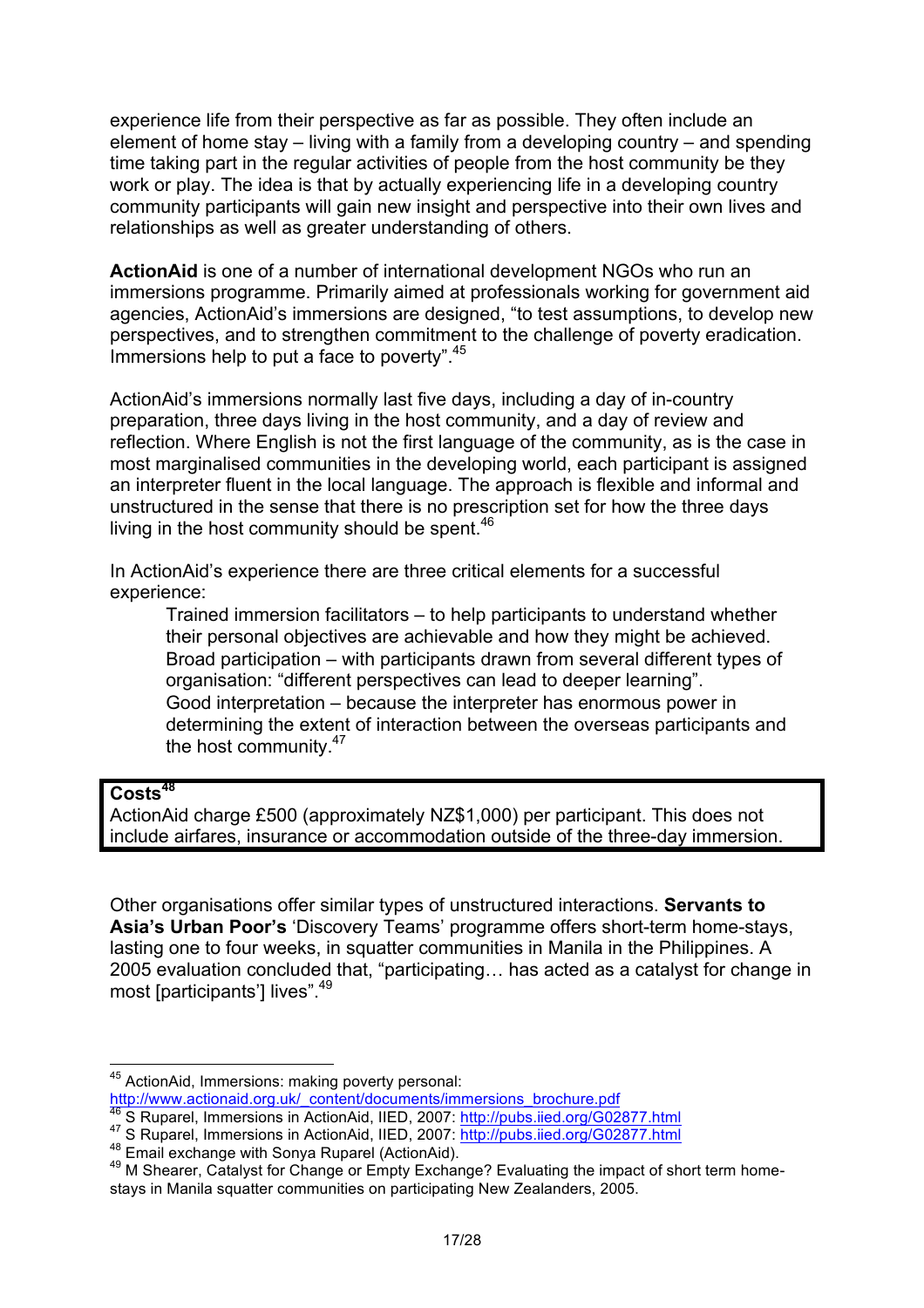### **Relevance for young offenders**

An unstructured interaction could work for young offenders and their families/whanaus, offering a change to build personal relationships with people living in extreme poverty and to understand how they cope with poverty and injustice. An immersion would provide them with an overseas experience with significant transformative potential and one in which both the young person and the family/whanau member could take part without it changing the nature of the experience. The biggest challenge would be in adapting a programme designed for a different context and for a different type of participant into an activity appropriate for young offenders.

#### **Conclusions**

From this brief, 'snapshot' investigation of existing 'transformative' programmes, it seems fairly clear that employment opportunities, such as those offered by VSA, are not appropriate for young offenders. Yet both structured challenges and unstructured interactions have significant potential to aid the personal development of young offenders and offer them a credible 'transformative' experience.

Given the importance of family/whanau involvement, as discussed in section three, it is worth considering how family/whanau members might participate in such a programme, however it is formulated. There are two main options:

 Full participation – where the family/whanau member undertakes exactly the same experience as the young offender, including the overseas component. Partial participation – where the family/whanau member does not go overseas but does help their young person with preparation for the trip, including fundraising, orientation and follow-up support.

Much depends on the type of programme ultimately chosen.

#### **Using an existing provider or developing a new programme?**

If an effective overseas programme that meets Ka Pai Kaiti's objectives already exists then it should be used. Creating a new programme from scratch is resourceintensive and difficult and should only be attempted if there is no suitable option available. This report suggests that both the Raleigh International-type of structured challenge and the ActionAid-type of unstructured interaction could meet most of Ka Pai Kaiti's needs, although modifications to the execution of both programmes may need to be made. A third option is that a hybrid, using elements of an existing programme with some Ka Pai Kaiti additions, be created. In any event, the Transformative Through Travel programme will need to be carefully integrated with other existing youth offending initiatives and ongoing programmes in Gisborne.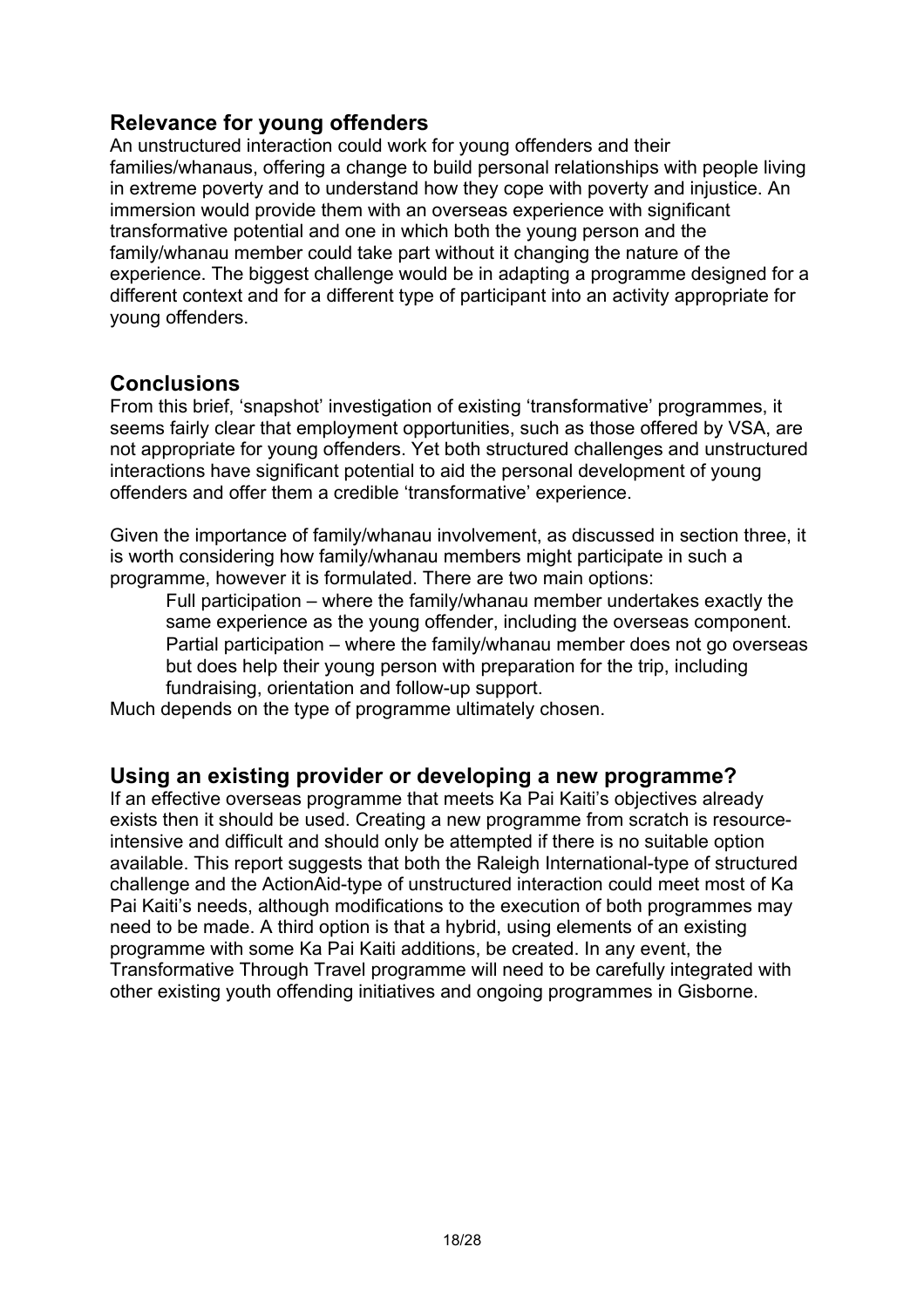# **6. Components of an effective experience**

### **Introduction**

A crucial pre-requisite of success is the prior and informed consent of the host community. Jeffrey Rahari explains how this might be obtained in the Pacific Islands: "Any programme in the Pacific needs to have the elders in the community involved. The moment an elder is involved respect is automatically there. When they give instructions there will be more respect existing between that person and the community at large – they will know the elders have given the go ahead".<sup>50</sup>

All effective and well-organised overseas experiences share a number of common components which any new initiative need to carefully consider. Broadly these can be grouped into three categories:

> Before the overseas experience During the overseas experience After the overseas experience

Each element is important and cannot be overlooked. An example framework for the Transformation Through Travel programme is provided below.

| <b>Activity</b>                                                        | <b>Purpose</b>                                                                                                                                                                | Who is involved                                                                                        |
|------------------------------------------------------------------------|-------------------------------------------------------------------------------------------------------------------------------------------------------------------------------|--------------------------------------------------------------------------------------------------------|
| Application process                                                    | To understand the young<br>person's (and their<br>family/whanau member's)<br>motivations for this experience                                                                  | Young person<br>Family/whanau member                                                                   |
| Selection process                                                      | To determine the young<br>person's suitability for the<br>experience                                                                                                          | Ka Pai Kaiti representatives                                                                           |
| Medical checks (including<br>vaccinations)                             | To ensure that participants are<br>physically fit to undertake this<br>programme and inoculated<br>against common diseases                                                    | Young person<br>Family/whanau member<br>Doctor                                                         |
| Police checks                                                          | To ensure that there is no legal<br>reason why a person cannot<br>travel (e.g. pending court case,<br>serious offending record that<br>may block entry to other<br>countries) | Ka Pai Kaiti representatives<br>Police/Ministry of Justice<br>Child, Youth & Family<br><b>Services</b> |
| Interview with<br>psychologist/councillor                              | To determine the young<br>person's (and family/whanau<br>member's) mental fitness to<br>undertake this programme                                                              | Psychologist/councillor<br>Young person<br>Family/whanau member                                        |
| Briefing programme                                                     | To ensure that participants fully<br>understand what is involved,<br>including information about the<br>host country and community,<br>and to meet other participants         | Young person<br>Family/whanau member<br>Ka Pai Kaiti representatives                                   |
| Code of conduct drawn up<br>(involving participants to some<br>extent) | To ensure that expectations of<br>appropriate behaviour are<br>agreed ahead of the trip                                                                                       | Young person<br>Family/whanau member<br>Ka Pai Kaiti representatives                                   |

#### **Before the overseas experience**

50 Interview with Jeffrey Rahari (ex Challenge 2000).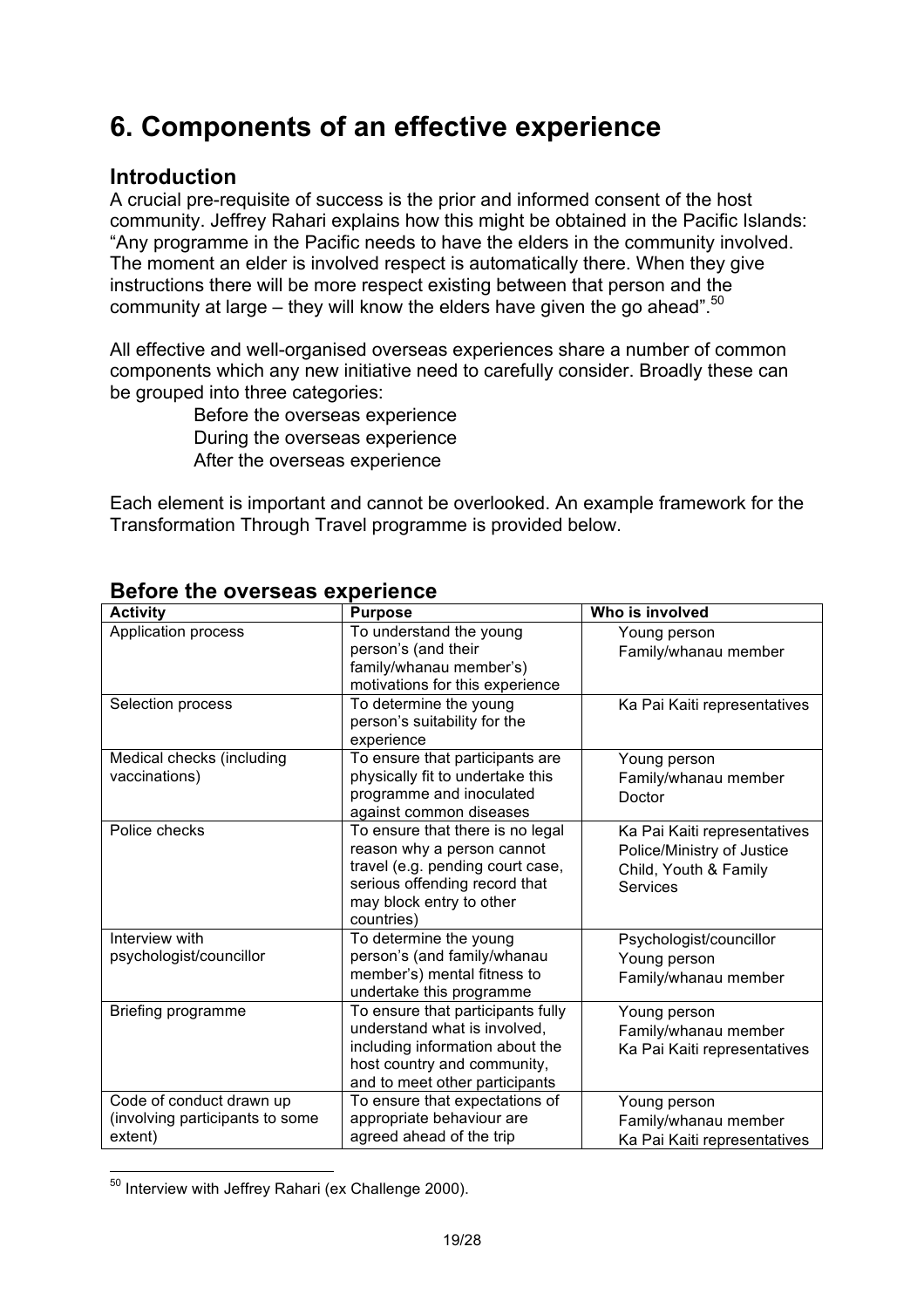| Interview with pilot programme<br>evaluator | To track young person's<br>progress (personal<br>development, offending) (1 of 3) | Young person                 |
|---------------------------------------------|-----------------------------------------------------------------------------------|------------------------------|
| Immigration documentation                   | To ensure legal entry into the<br>destination country                             | Ka Pai Kaiti representatives |
| Flights                                     | To get to and from the<br>destination country                                     | Ka Pai Kaiti representatives |
| Accommodation                               | To ensure that a suitable place<br>to stay is available                           | Ka Pai Kaiti representatives |

## **During the overseas experience**

| <b>Activity</b>                | <b>Purpose</b>                                                                                                                  | Who is involved                                                                                                                         |
|--------------------------------|---------------------------------------------------------------------------------------------------------------------------------|-----------------------------------------------------------------------------------------------------------------------------------------|
| In country briefing            | To ensure everyone's roles and<br>expectations are discussed                                                                    | Host community<br>representative<br>Ka Pai Kaiti representative<br>Interpreters (if applicable)<br>Young person<br>Family/whanau member |
| <b>Relevant activities</b>     | To ensure both hosts and<br>visitors benefit from the<br>experience                                                             | Host community<br>representative<br>Ka Pai Kaiti representative<br>Interpreters (if applicable)<br>Young person<br>Family/whanau member |
| Debriefing/reflection exercise | To give space for everyone to<br>reflect on the experience, what<br>it meant for them and how they<br>feel about returning home | Ka Pai Kaiti representative<br>Young person<br>Family/whanau member                                                                     |

# **After the overseas experience**

| <b>Activity</b>                | <b>Purpose</b>                   | Who is involved              |
|--------------------------------|----------------------------------|------------------------------|
| Interview with                 | To assess young person's (and    | Psychologist/councillor      |
| psychologist/councillor        | family/whanau member's) well-    | Young person                 |
|                                | being                            | Family/whanau member         |
| Interview with pilot programme | To track young person's          | Young person                 |
| evaluator within two weeks of  | progress (personal               | Family/whanau member         |
| returning                      | development, offending) (2 of 3) | Ka Pai Kaiti representative  |
| Presentation back to the Kaiti | To involve the wider community   | Young person                 |
| community of the young         | in the experience                | Family member/whanau         |
| person's experience            |                                  |                              |
| Interview with pilot programme | To track young person's          | Young person                 |
| evaluator six months after the | progress (personal               | Family/whanau member         |
| overseas trip                  | development, offending) (3 of 3) | Ka Pai Kaiti representative  |
|                                |                                  | Other professional (e.g.     |
|                                |                                  | social worker, teacher etc)  |
| Support network upon return    | To provide the young person      | Young person                 |
|                                | with a space to share their      | Family/whanau member         |
|                                | experiences with others who      | Friends                      |
|                                | understand                       | Ka Pai Kaiti representatives |
| Follow up and ongoing          | To maintain links and build      | Young person                 |
| relationships with the host    | understanding                    | Host community               |
| community                      |                                  | representative               |
|                                |                                  | Ka Pai Kaiti representative  |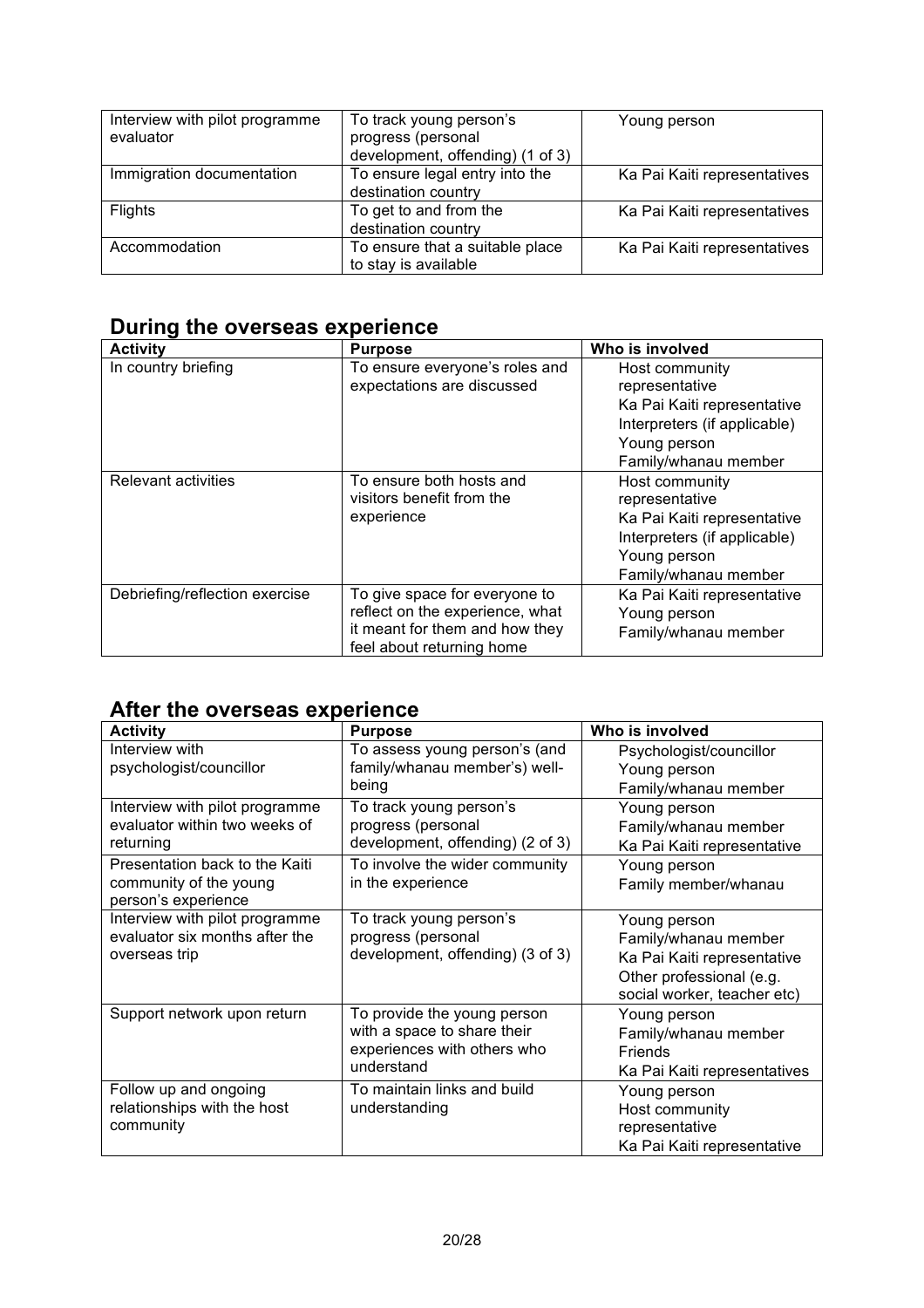# **7. Risk assessment and mitigation**

# **Introduction**

Family/whanau pulls out of the programme

Any experience set in a developing country poses challenges. The nature and degree of risks in an overseas experience can be significantly different from an activity taking place at home. There are increased medical risks associated with new environments – illness, disease, injury – and a need for crisis management planning: for example if a participant breaks their leg on a remote project it is unlikely that an ambulance would be able to arrive within ten minutes.<sup>51</sup> Working with young offenders provides a further set of challenges and special consideration needs to be given to their particular needs.

This risk assessment table sets out the most likely risks in chronological order: before the overseas experience, during the overseas experience, and after the overseas experience. The severity of the risk and the mitigation strategies are listed for each.

LOW HIGH Careful selection of participants; alternative

participants identified as part of programme.

**Risk Likelihood Impact level Mitigation strategies**

| During the overseas experience                                   |               |                     |                                                                                                                                                                                                                                 |
|------------------------------------------------------------------|---------------|---------------------|---------------------------------------------------------------------------------------------------------------------------------------------------------------------------------------------------------------------------------|
| <b>Risk</b>                                                      | Likelihood    | <b>Impact level</b> | <b>Mitigation strategies</b>                                                                                                                                                                                                    |
| <b>Young person</b>                                              |               |                     |                                                                                                                                                                                                                                 |
| Young person's<br>expectations are not<br>met                    | <b>MEDIUM</b> | LOW                 | Clear understanding on the programme's<br>content reached in advance of trip.                                                                                                                                                   |
| Young person refuses<br>to engage in<br>community activities     | LOW           | <b>MEDIUM</b>       | Clear understanding on the programme's<br>content reached in advance of trip.                                                                                                                                                   |
| Young person engages<br>in inappropriate<br>behaviour            | <b>MEDIUM</b> | <b>MEDIUM</b>       | Code of conduct agreed in advance of trip.                                                                                                                                                                                      |
| Young person takes<br>part in criminal activity                  | <b>MEDIUM</b> | <b>HIGH</b>         | Close supervision, clear agreement about<br>what is acceptable and what is not, what the<br>consequences of offending overseas are<br>likely to be, and confidence the young<br>person is committed to appropriate<br>behaviour |
| Young person uses<br>drugs or alcohol                            | <b>MEDIUM</b> | <b>MEDIUM</b>       | Careful screening of any dependency<br>issues before selection.                                                                                                                                                                 |
| Young person engages<br>in a sexual relationship<br>with a local | LOW           | <b>MEDIUM</b>       | Careful briefing about consequences and<br>confidence the young person is committed<br>to appropriate behaviour                                                                                                                 |

#### **Before the overseas experience**

 $51$  Email exchange with Brandon Charleston (Raleigh International).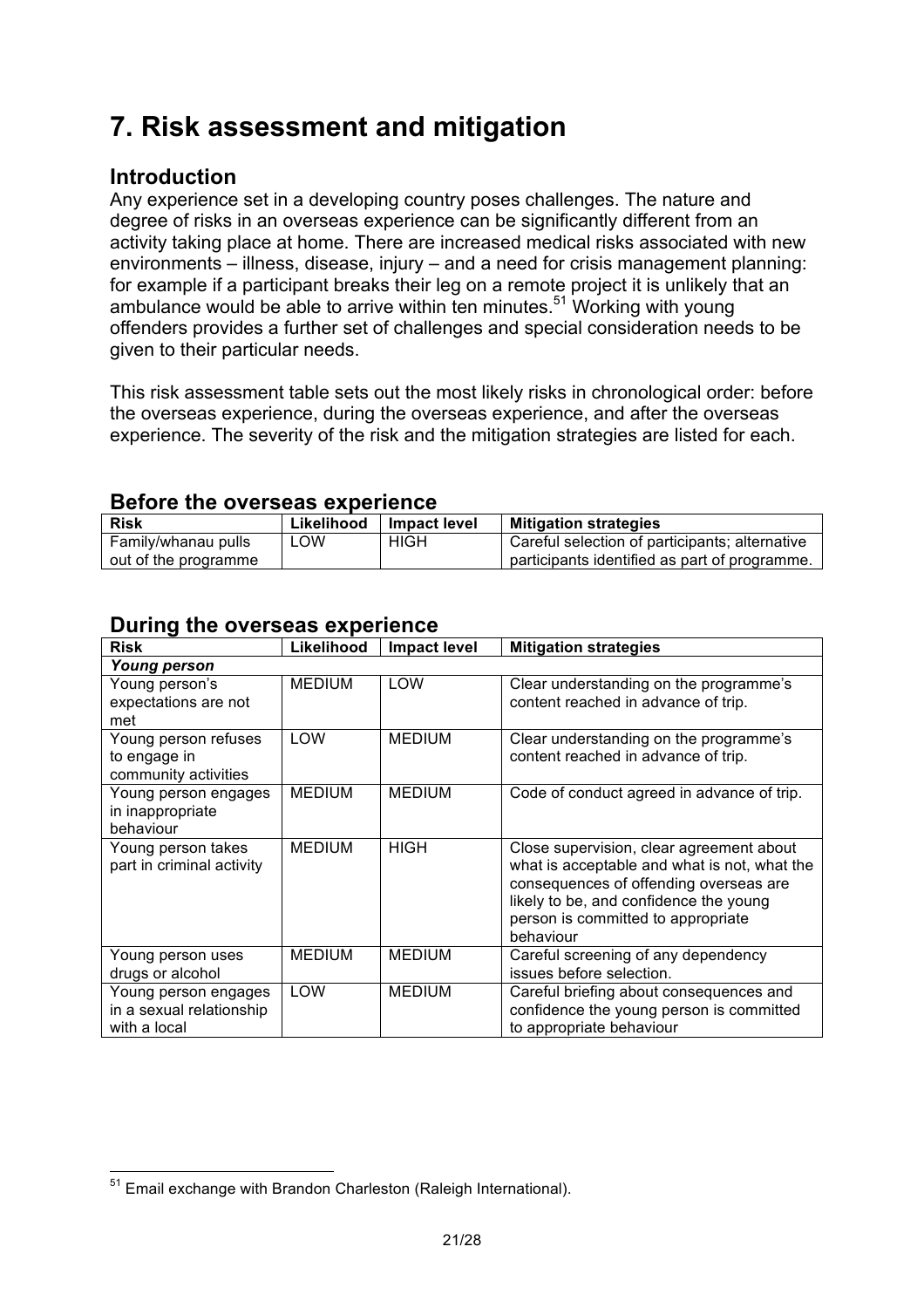| <b>Risk</b>                                                                                      | Likelihood    | <b>Impact level</b> | <b>Mitigation strategies</b>                                                                                                                                                                              |
|--------------------------------------------------------------------------------------------------|---------------|---------------------|-----------------------------------------------------------------------------------------------------------------------------------------------------------------------------------------------------------|
| Family/whanau member                                                                             |               |                     |                                                                                                                                                                                                           |
| Family/whanau<br>member behaves<br>inappropriately                                               | <b>LOW</b>    | <b>MEDIUM</b>       | Clear agreement about what is acceptable<br>and what is not, what the consequences of<br>offending overseas are likely to be, and<br>confidence the young person is committed<br>to appropriate behaviour |
| Family/whanau<br>member feels their<br>authority over their<br>young person is<br>undermined     | <b>LOW</b>    | <b>MEDIUM</b>       | Clear agreement in advance of the trip as to<br>lines of authority reached between<br>family/whanau member and Ka Pai Kaiti<br>representative.                                                            |
| <b>Host community</b>                                                                            |               |                     |                                                                                                                                                                                                           |
| Host community's<br>expectations are not<br>met                                                  | LOW           | <b>MEDIUM</b>       | Expectations agreed in writing in advance of<br>trip.                                                                                                                                                     |
| Host community is<br>'overrun' by young<br>people                                                | LOW           | <b>MEDIUM</b>       | Numbers of young people are kept<br>deliberately low.                                                                                                                                                     |
| Host community feels<br>that NZ young<br>offenders are a<br>negative influence on<br>local youth | <b>MEDIUM</b> | <b>MEDIUM</b>       | Agreement in advance on the purpose and<br>content of the programme.                                                                                                                                      |

# **After the overseas experience**

| <b>Risk</b>            | Likelihood    | <b>Impact level</b> | <b>Mitigation strategies</b>                  |
|------------------------|---------------|---------------------|-----------------------------------------------|
| Young person returns   | <b>MEDIUM</b> | <b>MEDIUM</b>       | Involvement and commitment of the             |
| to old habits upon     |               |                     | family/whanau member agreed at every          |
| return                 |               |                     | stage.                                        |
| Young person is        | <b>MEDIUM</b> | <b>MEDIUM</b>       | Clear plan agreed in advance of trip for next |
| depressed or feels low |               |                     | steps.                                        |
| upon return            |               |                     | Support network created.                      |
| Young person is unable | LOW           | LOW                 | Focused re-entry process to help unpack       |
| to process their       |               |                     | the experience at regular intervals with an   |
| experience in a        |               |                     | experienced support person or group.          |
| constructive way       |               |                     | Counselling available if necessary.           |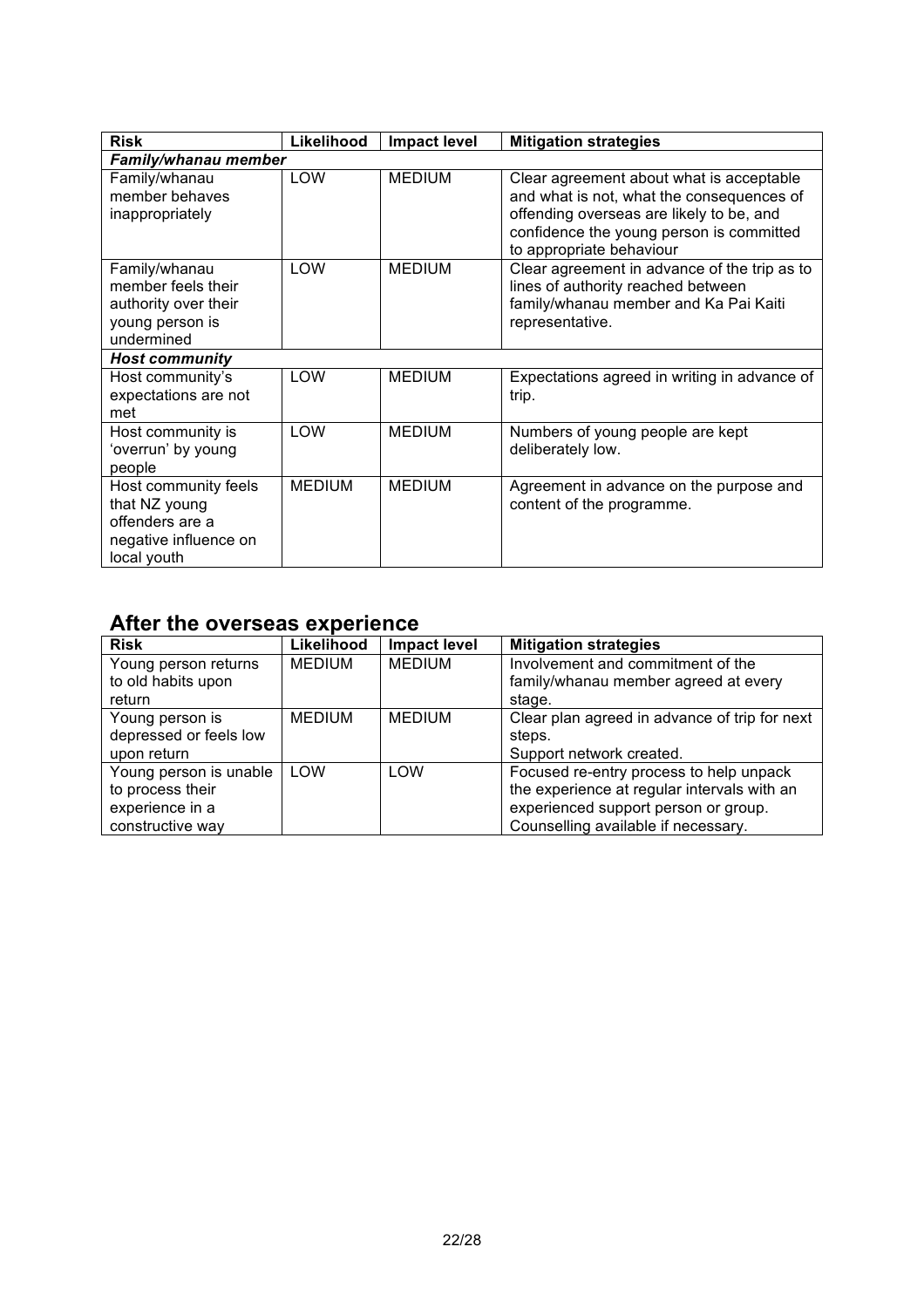# **8. Evaluation guidelines**

### **Introduction**

A good evaluation of any pilot programme is essential to demonstrate its effectiveness and potential to be scaled up. The Transformation Through Travel programme is designed to help reduce offending and aid personal development and should be assessed on those terms.

There are two major elements to conducting a meaningful evaluation. Using both will enhance its credibility and relevance:

 An evaluation over time – using data gathered from different points in the programme, most obviously 'before' and 'after' the overseas experience but also from points after significant time has elapsed.

 A comparison against a control group – comparing data gathered from young offenders who did and those who did not participate in the Transformation Through Travel programme.

For greater consistency this report recommends using the same evaluation team throughout all stages of the evaluation process.

| <b>POIDID GILD OTOIDOGO OADOI IOITOO</b> |                                |                      |  |  |
|------------------------------------------|--------------------------------|----------------------|--|--|
| <b>Activity</b>                          | <b>Purpose</b>                 | Who is involved      |  |  |
| Individual interviews with pilot         | To track young person's        | Young person         |  |  |
| programme evaluator                      | progress (1 of 3)              | Family/whanau member |  |  |
| Individual interviews with pilot         | To measure young person's      | Control group        |  |  |
| programme evaluator                      | progress against the control   |                      |  |  |
|                                          | group                          |                      |  |  |
| Review of offending record               | To establish an individual     | Young person         |  |  |
|                                          | baseline from which to measure |                      |  |  |
|                                          | progress                       |                      |  |  |

#### **Before the overseas experience**

#### **After the overseas experience**

| <b>Activity</b>                  | <b>Purpose</b>                  | Who is involved      |
|----------------------------------|---------------------------------|----------------------|
| Individual interviews with pilot | To track young person's         | Young person         |
| programme evaluator within 2     | progress (2 of 3)               | Family/whanau member |
| weeks of returning               |                                 |                      |
| Individual interviews with pilot | To measure young person's       | Control group        |
| programme evaluator              | progress against the control    |                      |
|                                  | group                           |                      |
| Individual interviews with pilot | To track young person's         | Young person         |
| programme evaluator 6 months     | progress (3 of 3)               | Family/whanau member |
| after the overseas trip          |                                 |                      |
| Individual interviews with pilot | To measure young person's       | Control group        |
| programme evaluator              | progress against the control    |                      |
|                                  | group                           |                      |
| Review of offending record       | To monitor progress against the | Young person         |
|                                  | baseline                        |                      |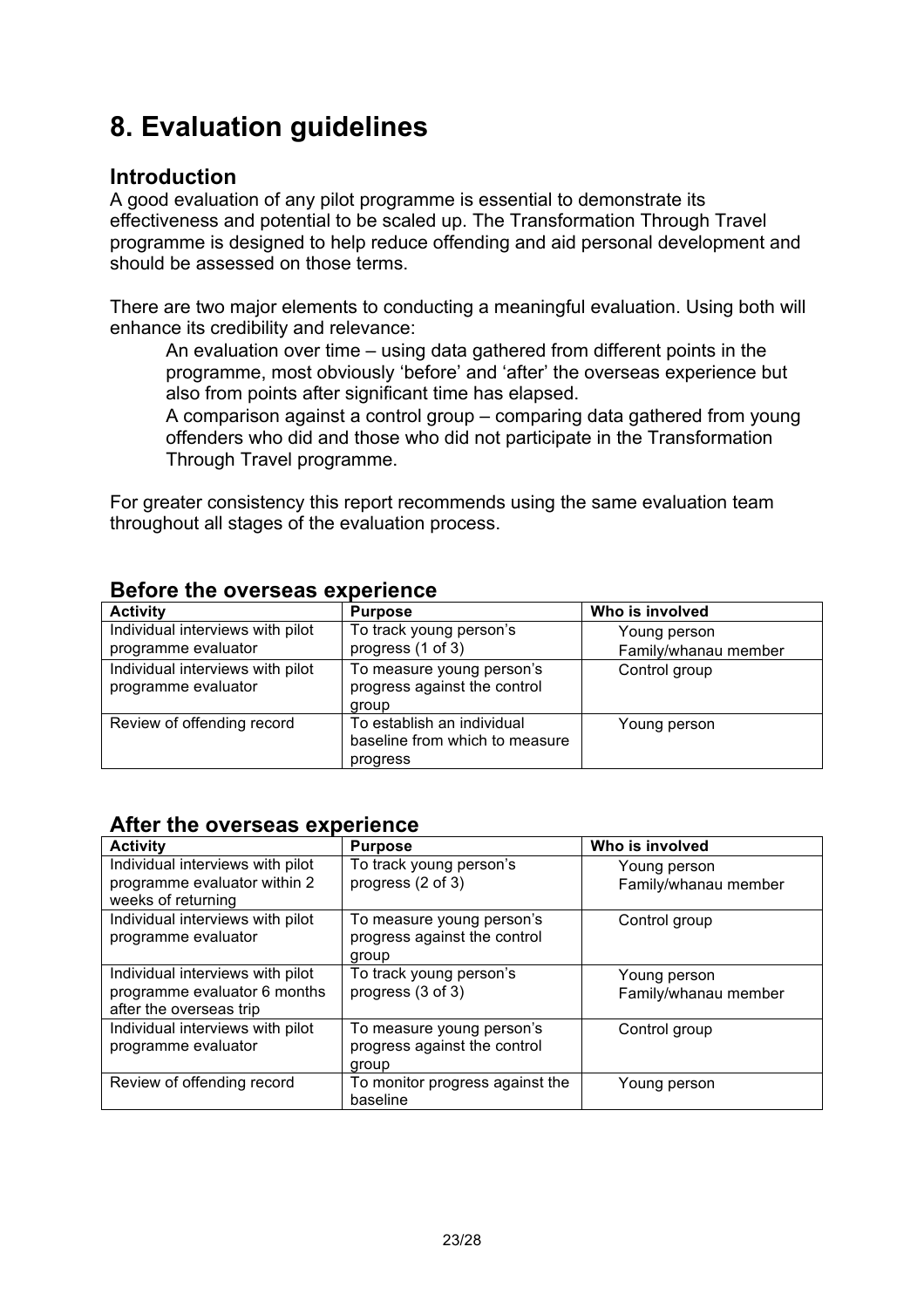Interviews could be semi-structured or use the life history<sup>52</sup> methodology but would be undertaken by a professional evaluator.

<sup>&</sup>lt;sup>52</sup> "A life history interview differs from the more frequently used semi-structured interview in that it puts greater emphasis on eliciting personal narratives, that is asking the interviewee to narrate the story of his or her life in all its dimensions" - IPPR, Rallying together: a research study of Raleigh's work with disadvantaged young people, 2009, page 63: http://www.raleighinternational.org/files/ippr%20FULL%20Raleigh%20with%20front%20cover.pdf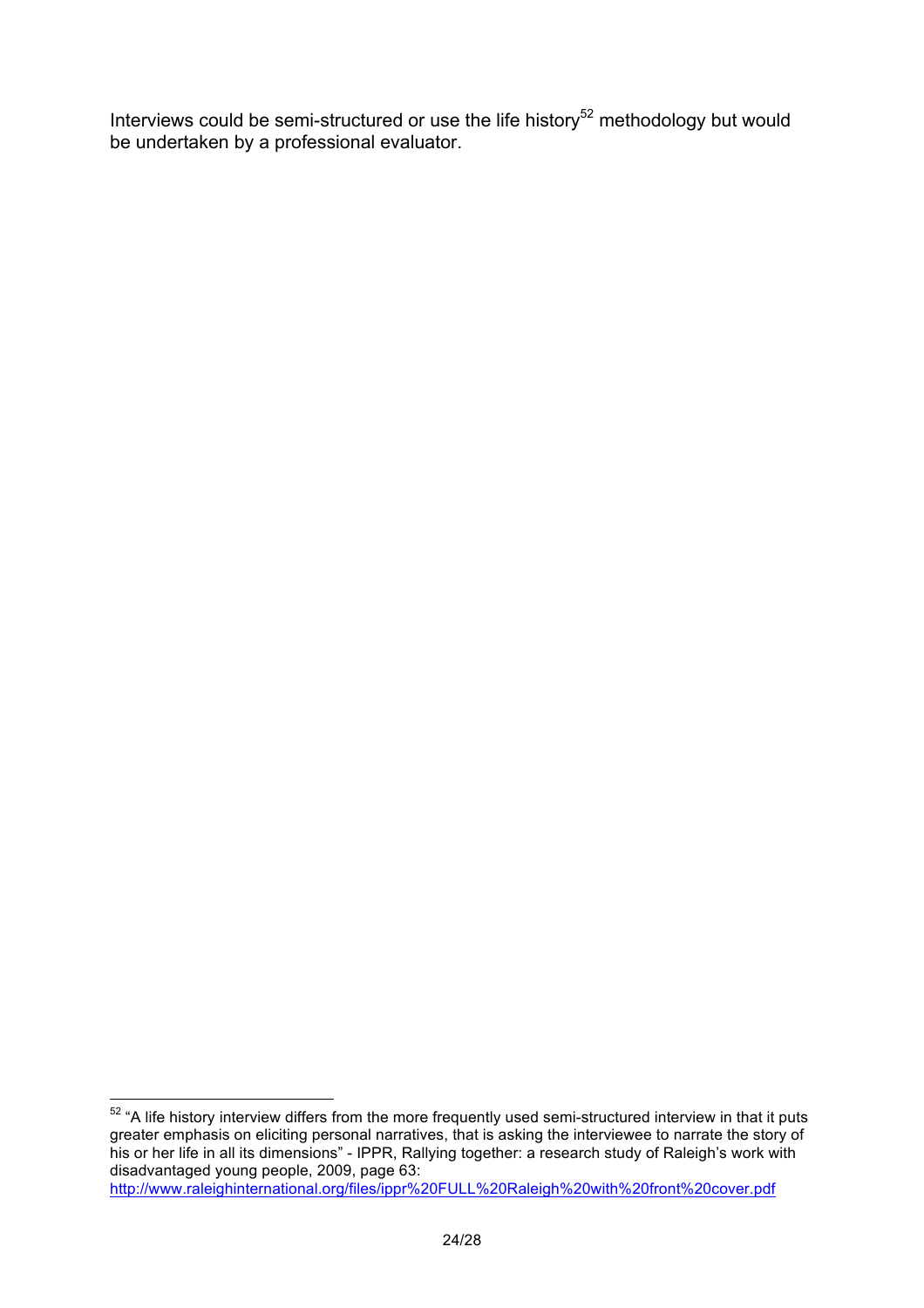# **9. Conclusion and recommendations**

This report has examined a range of relevant issues for the design and executive of a Transformation Through Travel programme. The major recommendations are:

 Further research be undertaken into 'what works' for young offenders in Gisborne. There is a particular responsibility on funders, including government agencies, to provide resources for effective programme evaluation. The lack of hard data or long-term studies means that there is a danger of relying on intuition or personal experience alone when designing effective interventions. If Transformation Through Travel was determined to have alignment with what is known about effective interventions, the way in which it relates to any other services and programmes the young offenders and their families are part of would need to be considered carefully.

 Overseas employment opportunities are not an appropriate 'transformative' experience for young offenders and should not be pursued when developing the Transformation Through Travel programme.

 Both 'structured challenges' and 'unstructured interactions' have significant potential to aid the personal development of young offenders and offer them a credible 'transformative' experience.

 Existing providers of overseas experiences should be used as far as possible. Developing a new programme from scratch should only be considered as a last resort.

 Careful consideration needs to be given to the design of all stages – before and after, as well as during, an overseas experience – for it to be successful and have a transformative impact.

 There are considerable risks relating to any overseas experience and these are heightened when working with young offenders. However, they are not insurmountable and given careful preparation and consideration they can be effectively mitigated.

 A good evaluation of the Transformation Through Travel pilot is critical to demonstrate success and learn lessons. The best evaluation would use data gathered over time as well as a comparison against a control group. Significant resources will be necessary to take this project to the execution stage, including consultation with the young people concerned and the host community, whichever approach is chosen.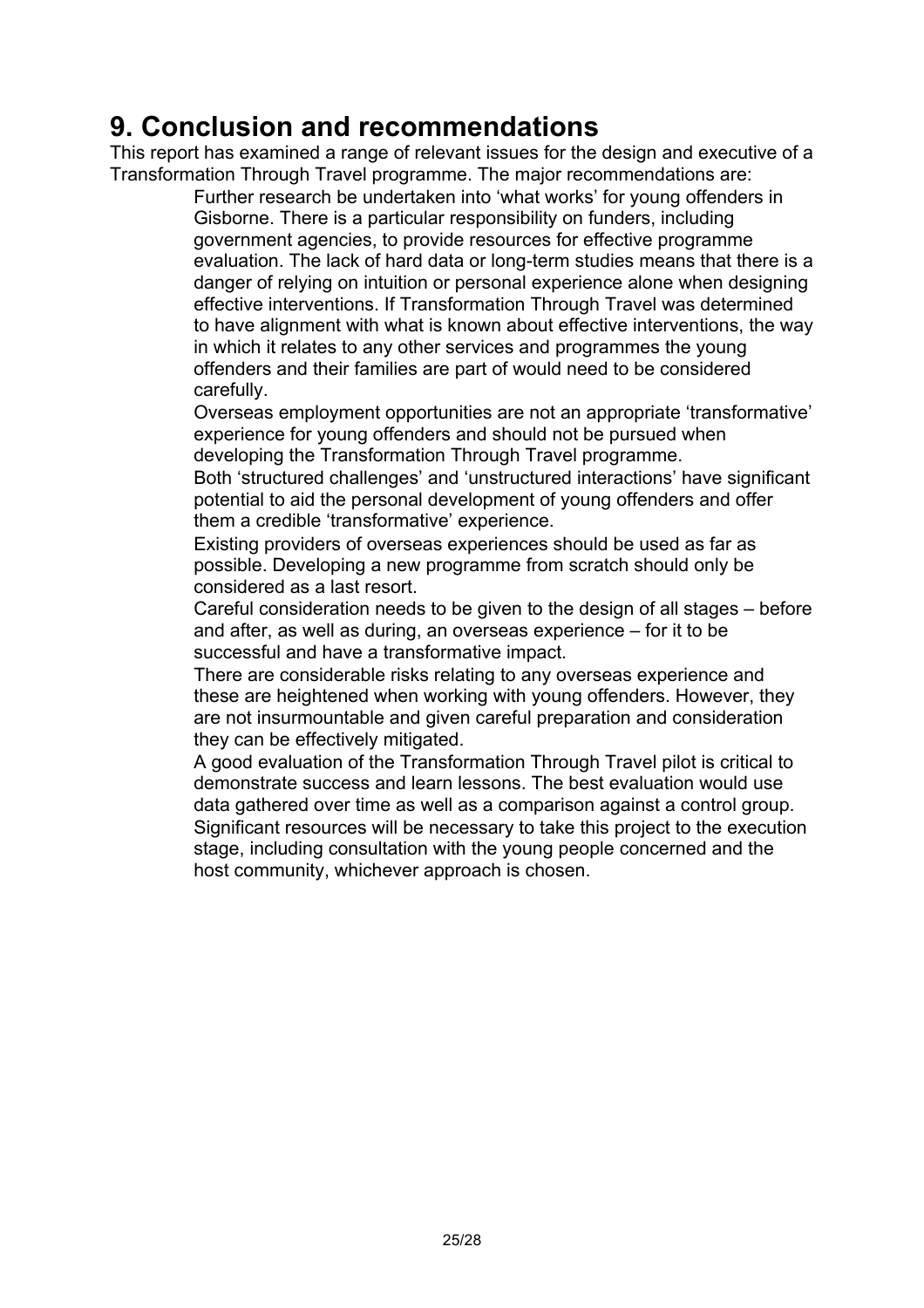# **Appendix**

### **Acknowledgements**

This report was made possible due to funding from the Ministry of Social Development (they are not responsible for its content).

The author would like to thank the following people for their help with this project (responsibility for the content of this scoping report rests with the author alone):

 Brandon Charleston (Raleigh International) Christina Reymer (Mahitahi) Graham Cameron (Merivale Community Inc) Heather Foster (Probation Advisory Team, UK National Offender Management Service) Jason Akuhata-Brown (Te Ora Hou) Jeffrey Rahari (ex Challenge 2000) Lee Sentes (Development Action) Meredith Akuhata-Brown (Te Ora Hou Te Tairawhiti) Manu Caddie (Ka Pai Kaiti Trust) Natasha Stein (international volunteering specialist) Pedram Pirnia (Council for International Development) Peter Swain (VSA) Rewi Joyce (Child, Youth & Family Services) Sonya Ruparel (ActionAid International) Susan Harris Rimmer (Australian Council for International Development) Virginia Sarah (Fred Hollows Foundation Australia)

#### **List of interviewees**

 Brandon Charleston (Raleigh International) Christina Reymer (Mahitahi) Jason Akuhata-Brown (Te Ora Hou) Jeffrey Rahari (ex Challenge 2000) Meredith Akuhata-Brown (Te Ora Hou Te Tairawhiti) Peter Swain (VSA) Rewi Joyce (Child, Youth & Family Services)

# **Questions asked in semi-structured interviews**

#### **Interviews with people involved in working with young offenders in the Gisborne area**

**Introduction** 

 Thank you for agreeing to be interviewed as part of this project – "To complete further research and development of the Tumanawa Transformation Through Travel Project.".

 This semi-structured interview will last for approximately 30 minutes. Some questions may be less relevant to you – don't worry: this is fine. I will be making notes of your answers as we talk.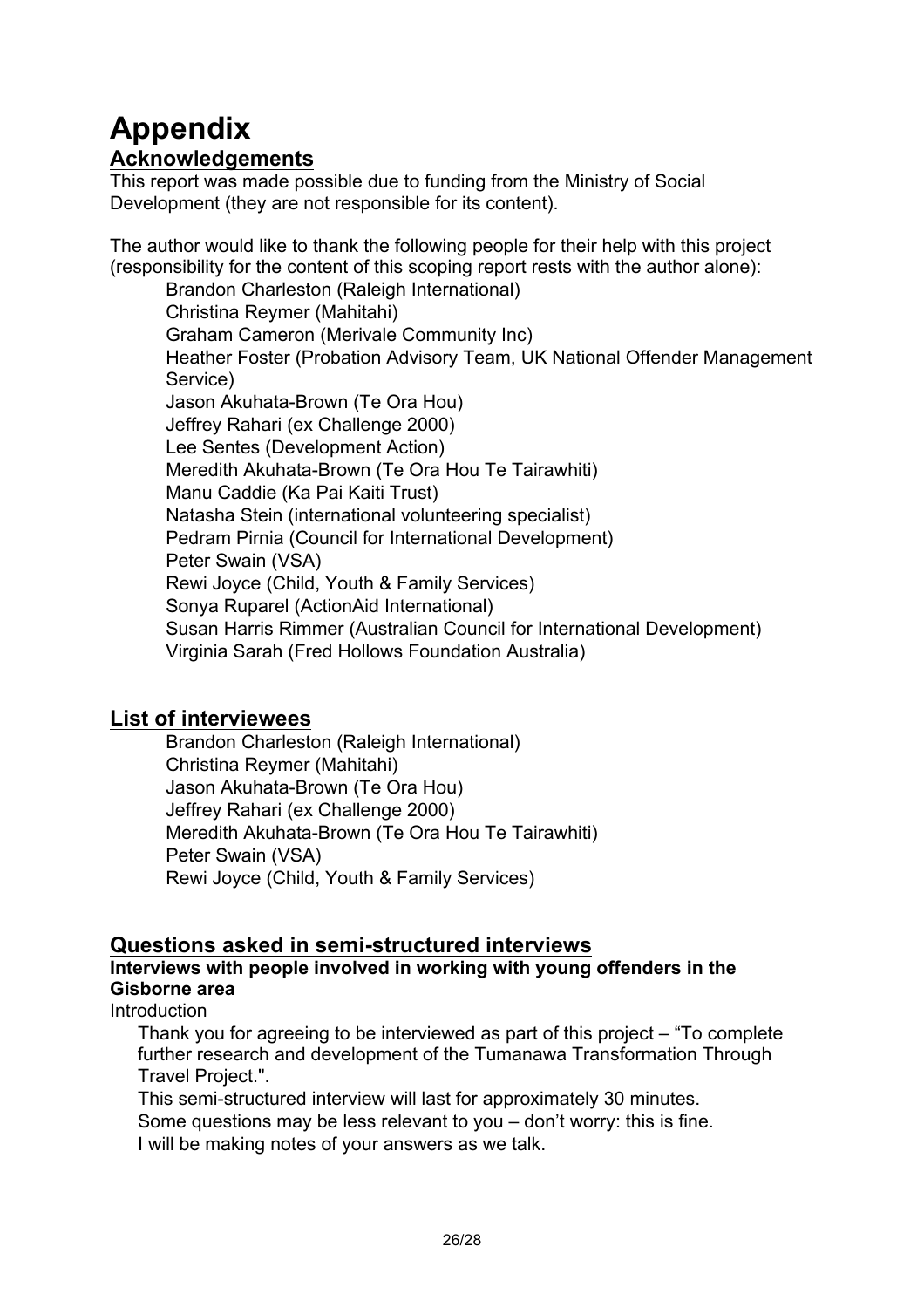I will assume that I can quote or cite your opinion unless you indicate that a particular answer is confidential, in which case I may use it without attribution e.g. 'one interviewee said…'

 For each of your answers please give specific examples where possible. Any questions?

- 1. About you and your job.
- 2. The extent and nature of young offending in Kaiti/Gisborne.
- 3. Current provision for young offenders and those at risk of offending in Kaiti/Gisborne.
- 4. What you consider to be the most successful programmes (whether in Kaiti/Gisborne or elsewhere) dealing with young offenders.
- 5. What you think might be some of the challenges associated with organising a programme to take young offenders to developing countries.
- 6. Anything else you think is relevant

#### **Interviews with representatives of organisations currently providing 'transformative' experiences**

**Introduction** 

 Thank you for agreeing to be interviewed as part of this project – "To complete further research and development of the Tumanawa Transformation Through Travel Project.".

This semi-structured interview will last for approximately 30 minutes.

Some questions may be less relevant to you – don't worry: this is fine.

I will be making notes of your answers as we talk.

 I will assume that I can quote or cite your opinion unless you indicate that a particular answer is confidential, in which case I may use it without attribution e.g. 'one interviewee said…'

 For each of your answers please give specific examples where possible. Any questions?

- 1. About you and your job/organisation.
- 2. How an overseas experience with your organisation works for everyone concerned: the volunteer, the staff and project partners.
- 3. What you think are the key components of an effective experience (for everyone concerned).
- 4. What you think might be some of the risks of taking young offenders for an overseas experience and how these might be overcome.
- 5. Your views on whether it would be better to work with an existing provider or develop an experience independently.
- 6. Anything else you think is relevant.